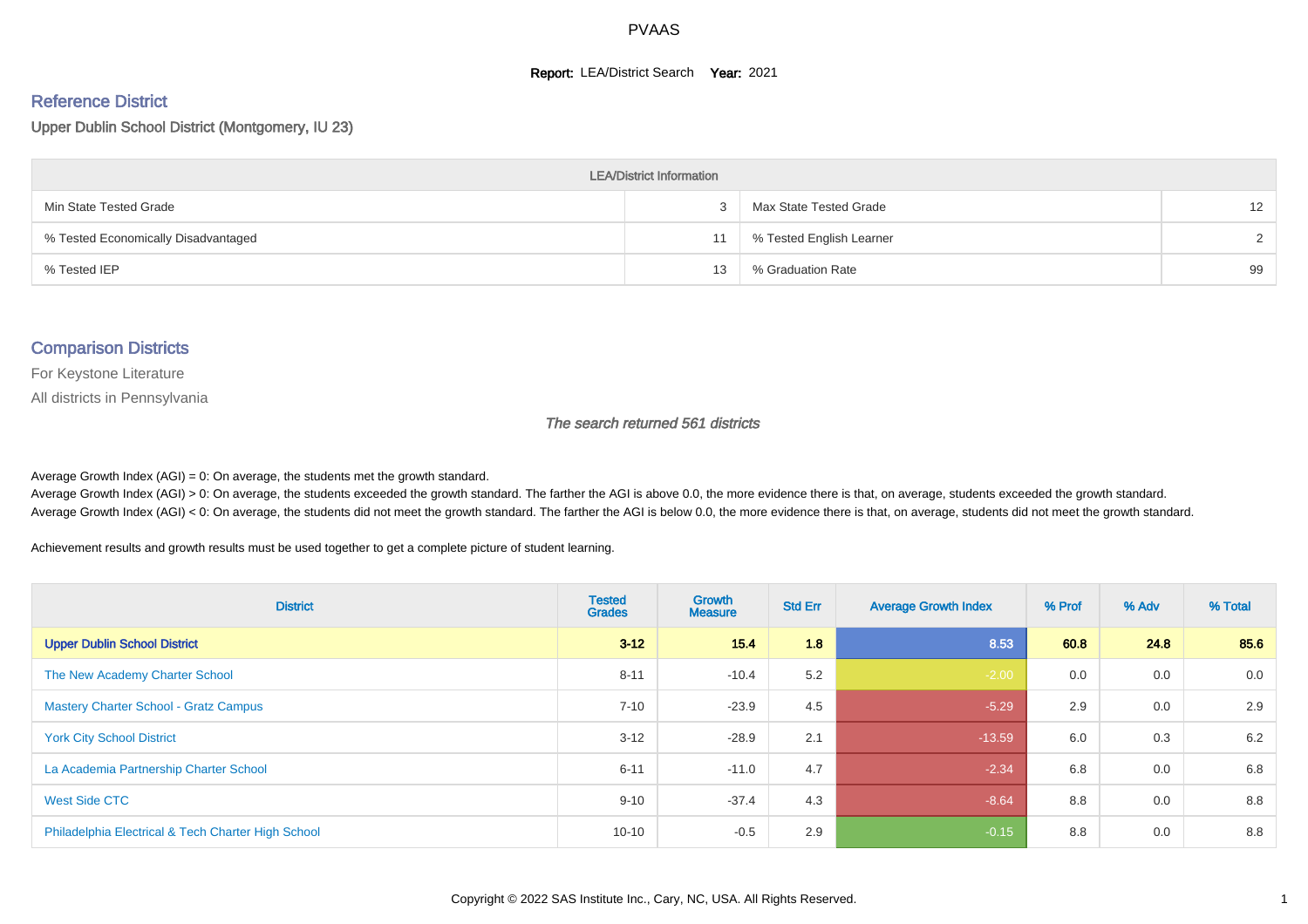| <b>District</b>                                                       | <b>Tested</b><br><b>Grades</b> | <b>Growth</b><br><b>Measure</b> | <b>Std Err</b> | <b>Average Growth Index</b> | % Prof | % Adv   | % Total |
|-----------------------------------------------------------------------|--------------------------------|---------------------------------|----------------|-----------------------------|--------|---------|---------|
| <b>Upper Dublin School District</b>                                   | $3 - 12$                       | 15.4                            | 1.8            | 8.53                        | 60.8   | 24.8    | 85.6    |
| Esperanza Cyber Charter School                                        | $3 - 11$                       | 7.1                             | 6.1            | 1.16                        | 9.1    | 0.0     | 9.1     |
| <b>Innovative Arts Academy Charter School</b>                         | $6 - 11$                       | $-9.1$                          | 3.7            | $-2.44$                     | 9.5    | 0.0     | 9.5     |
| <b>Aliquippa School District</b>                                      | $3 - 11$                       | $-9.0$                          | 4.2            | $-2.14$                     | 11.0   | $0.0\,$ | 11.0    |
| Propel Charter School - Braddock Hills                                | $3 - 11$                       | $-13.6$                         | 3.6            | $-3.81$                     | 9.7    | 1.6     | 11.3    |
| <b>Clairton City School District</b>                                  | $3 - 11$                       | 3.5                             | 3.7            | 0.95                        | 13.4   | 0.0     | 13.4    |
| <b>Sto-Rox School District</b>                                        | $3 - 10$                       | 6.6                             | 3.7            | 1.80                        | 13.4   | $0.0\,$ | 13.4    |
| People For People Charter School                                      | $3 - 12$                       | 13.3                            | 5.5            | 2.43                        | 13.5   | 0.0     | 13.5    |
| <b>Propel Charter School-Montour</b>                                  | $3 - 10$                       | $-10.7$                         | 3.9            | $-2.71$                     | 13.7   | 0.0     | 13.7    |
| <b>Steelton-Highspire School District</b>                             | $3 - 11$                       | $-11.8$                         | 3.5            | $-3.40$                     | 14.5   | $0.0\,$ | 14.5    |
| <b>Universal Audenried Charter School</b>                             | $9 - 11$                       | $-5.8$                          | 2.4            | $-2.40$                     | 14.6   | 0.0     | 14.6    |
| <b>Chester-Upland School District</b>                                 | $3 - 11$                       | $-0.3$                          | 2.7            | $-0.09$                     | 13.8   | 0.8     | 14.6    |
| <b>Sugar Valley Rural Charter School</b>                              | $3 - 11$                       | $-11.0$                         | 4.5            | $-2.46$                     | 14.9   | $0.0\,$ | 14.9    |
| Preparatory Charter School Of Mathematics, Science, Tech, And Careers | $9 - 10$                       | $-4.0$                          | 2.5            | $-1.59$                     | 15.0   | 0.0     | 15.0    |
| <b>Maritime Academy Charter School</b>                                | $3 - 10$                       | $-11.4$                         | 3.5            | $-3.29$                     | 15.2   | 0.0     | 15.2    |
| Dr Robert Ketterer Charter School Inc                                 | $6 - 12$                       | 10.1                            | 5.0            | 2.04                        | 14.9   | 0.4     | 15.3    |
| <b>Harrisburg City School District</b>                                | $3 - 11$                       | $-0.4$                          | 2.1            | $-0.19$                     | 15.1   | 0.4     | 15.5    |
| <b>Propel Charter School-Homestead</b>                                | $3 - 11$                       | $-11.7$                         | 4.1            | $-2.84$                     | 15.9   | 0.0     | 15.9    |
| Perseus House Charter School Of Excellence                            | $6 - 11$                       | $-5.2$                          | 3.0            | $-1.72$                     | 16.5   | $0.0\,$ | 16.5    |
| <b>Dauphin County Technical School</b>                                | $9 - 11$                       | $-45.5$                         | 2.6            | $-17.72$                    | 14.4   | 2.5     | 16.9    |
| <b>Lancaster School District</b>                                      | $3 - 12$                       | $-15.8$                         | 1.5            | $-10.90$                    | 14.6   | 2.3     | 16.9    |
| <b>Farrell Area School District</b>                                   | $3 - 11$                       | $-10.4$                         | 4.3            | $-2.41$                     | 19.0   | 0.0     | 19.0    |
| <b>Tech Freire Charter School</b>                                     | $9 - 11$                       | 9.3                             | 2.9            | 3.26                        | 18.0   | 1.1     | 19.1    |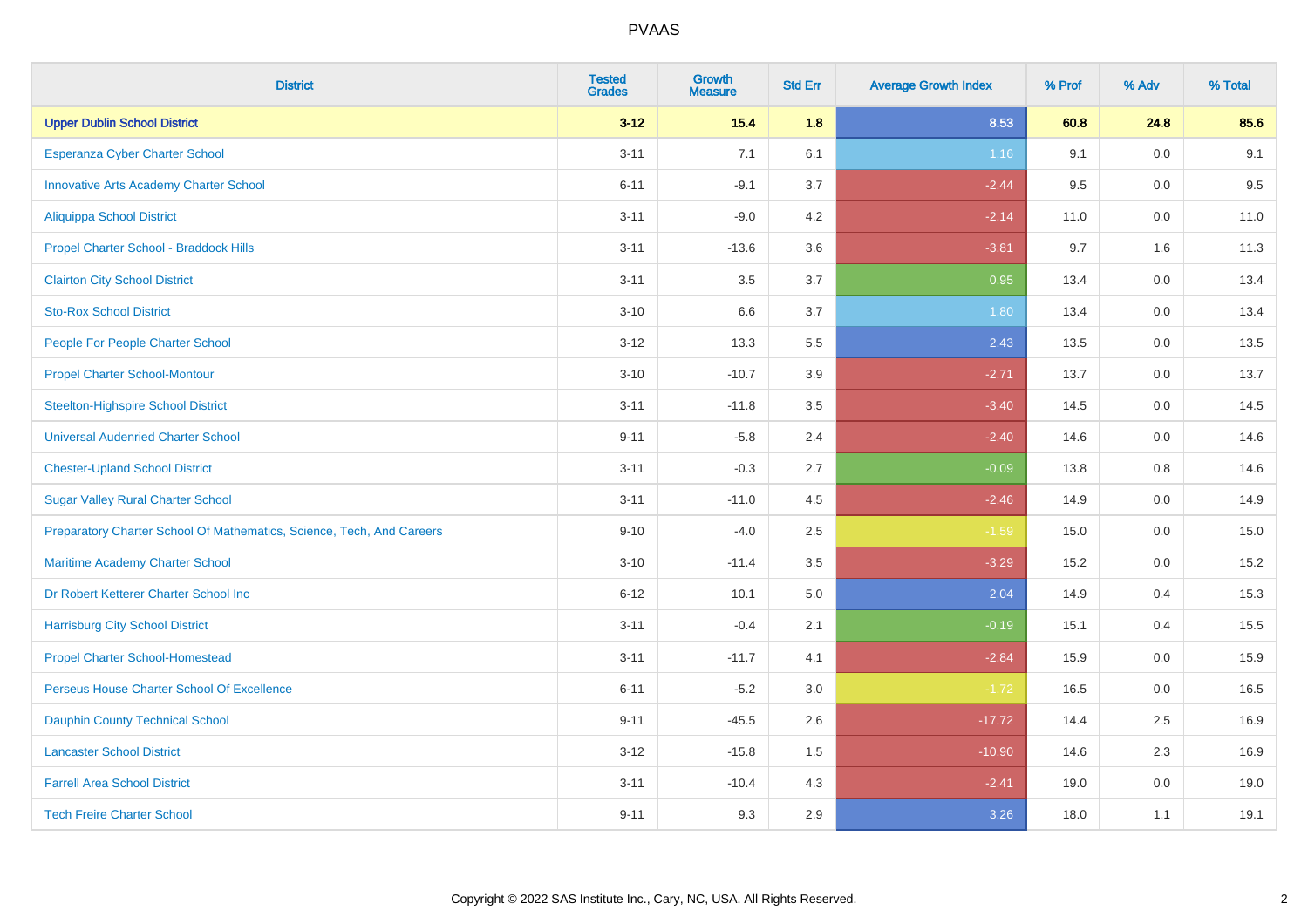| <b>District</b>                                        | <b>Tested</b><br><b>Grades</b> | <b>Growth</b><br><b>Measure</b> | <b>Std Err</b> | <b>Average Growth Index</b> | % Prof | % Adv | % Total |
|--------------------------------------------------------|--------------------------------|---------------------------------|----------------|-----------------------------|--------|-------|---------|
| <b>Upper Dublin School District</b>                    | $3 - 12$                       | $15.4$                          | 1.8            | 8.53                        | 60.8   | 24.8  | 85.6    |
| <b>Lawrence County CTC</b>                             | $10 - 11$                      | $-21.7$                         | 3.6            | $-6.05$                     | 19.8   | 0.0   | 19.8    |
| <b>Rochester Area School District</b>                  | $3 - 11$                       | $-13.2$                         | 4.6            | $-2.89$                     | 19.5   | 1.3   | 20.8    |
| Multicultural Academy Charter School                   | $9 - 11$                       | 9.5                             | 3.5            | 2.69                        | 22.0   | 0.0   | 22.0    |
| Philipsburg-Osceola Area School District               | $3 - 11$                       | $-24.8$                         | 3.3            | $-7.43$                     | 19.7   | 2.6   | 22.4    |
| <b>Columbia-Montour AVTS</b>                           | $9 - 10$                       | $-12.5$                         | 3.0            | $-4.16$                     | 22.3   | 0.6   | 22.9    |
| Jefferson County-Dubois AVTS                           | $9 - 11$                       | $-16.2$                         | 3.9            | $-4.16$                     | 23.0   | 0.0   | 23.0    |
| <b>Williams Valley School District</b>                 | $3 - 11$                       | $-7.3$                          | 3.4            | $-2.13$                     | 23.2   | 0.0   | 23.2    |
| <b>Chester Charter Scholars Academy Charter School</b> | $3 - 12$                       | 8.4                             | 4.1            | 2.03                        | 23.4   | 0.0   | 23.4    |
| Lincoln Leadership Academy Charter School              | $3 - 12$                       | 14.2                            | 6.4            | 2.22                        | 23.5   | 0.0   | 23.5    |
| <b>Tacony Academy Charter School</b>                   | $3 - 11$                       | $-14.7$                         | 3.0            | $-4.82$                     | 22.4   | 1.8   | 24.1    |
| Mastery Charter School - Shoemaker Campus              | $7 - 10$                       | 4.1                             | 3.0            | 1.34                        | 20.9   | 3.3   | 24.2    |
| Imhotep Institute Charter High School                  | $9 - 11$                       | $-5.3$                          | 5.8            | $-0.92$                     | 25.0   | 0.0   | 25.0    |
| <b>Norristown Area School District</b>                 | $3 - 12$                       | $-12.8$                         | 1.6            | $-7.98$                     | 23.5   | 2.3   | 25.7    |
| <b>Executive Education Academy Charter School</b>      | $3 - 10$                       | $-6.5$                          | 3.1            | $-2.08$                     | 23.7   | 2.2   | 25.8    |
| <b>Greater Johnstown School District</b>               | $3 - 11$                       | $-3.1$                          | 2.6            | $-1.19$                     | 26.1   | 0.0   | 26.1    |
| <b>Lebanon School District</b>                         | $3 - 11$                       | $-1.6$                          | 1.9            | $-0.80$                     | 24.4   | 2.6   | 27.0    |
| <b>Turkeyfoot Valley Area School District</b>          | $3 - 12$                       | $-4.3$                          | 5.6            | $-0.76$                     | 22.0   | 5.1   | 27.1    |
| <b>Reading School District</b>                         | $3 - 11$                       | 10.1                            | 1.4            | 7.25                        | 24.7   | 2.4   | 27.2    |
| Community Academy Of Philadelphia Charter School       | $3 - 11$                       | 5.8                             | 2.7            | 2.12                        | 26.7   | 0.9   | 27.6    |
| Salisbury-Elk Lick School District                     | $3 - 11$                       | $-13.5$                         | 5.9            | $-2.30$                     | 27.8   | 0.0   | 27.8    |
| <b>Shade-Central City School District</b>              | $3 - 11$                       | $-5.9$                          | 4.6            | $-1.28$                     | 27.8   | 0.0   | 27.8    |
| <b>Mastery Charter School - Pickett Campus</b>         | $6 - 10$                       | 5.6                             | 5.7            | 1.00                        | 27.8   | 0.0   | 27.8    |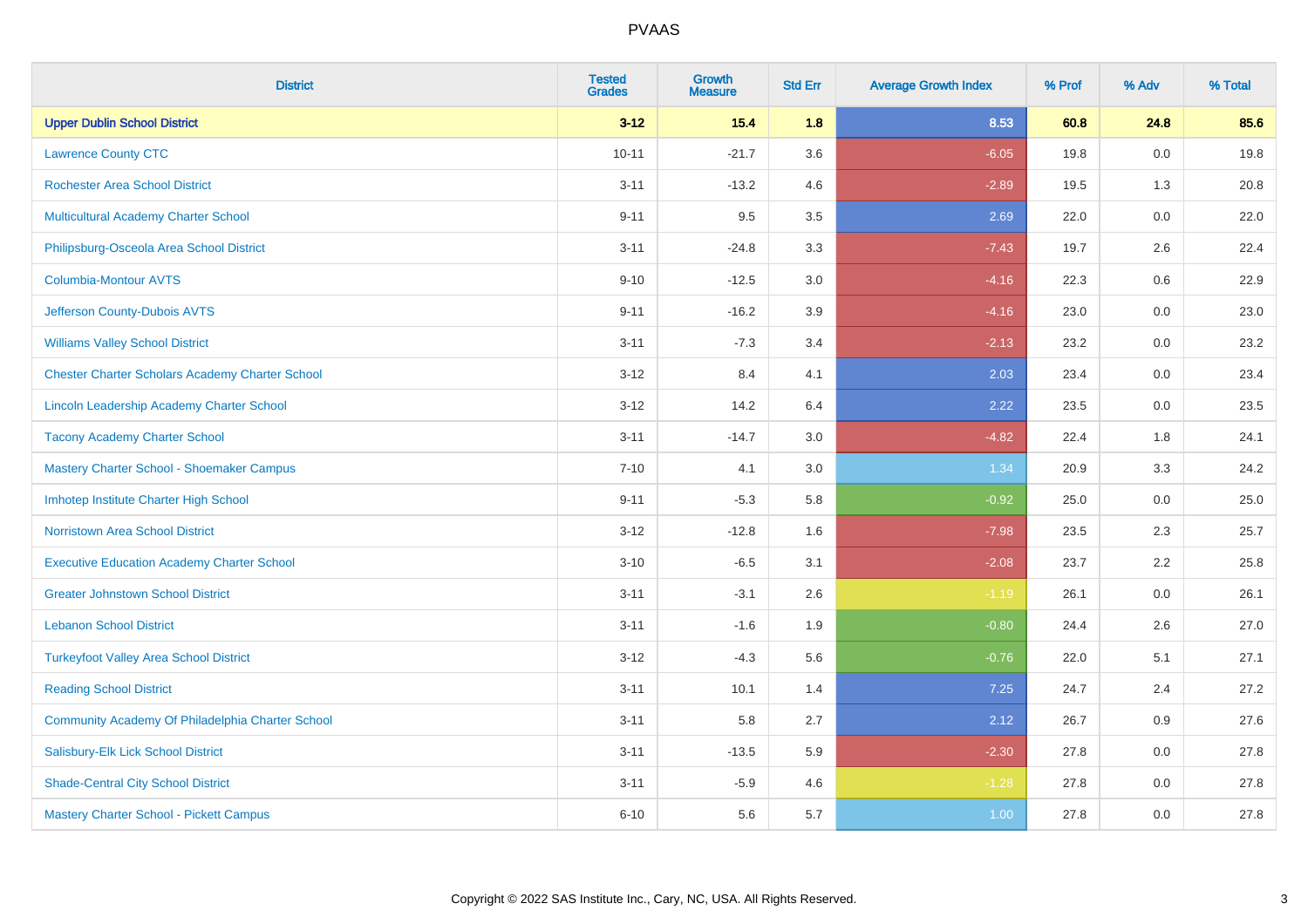| <b>District</b>                                 | <b>Tested</b><br><b>Grades</b> | <b>Growth</b><br><b>Measure</b> | <b>Std Err</b> | <b>Average Growth Index</b> | % Prof | % Adv   | % Total |
|-------------------------------------------------|--------------------------------|---------------------------------|----------------|-----------------------------|--------|---------|---------|
| <b>Upper Dublin School District</b>             | $3 - 12$                       | 15.4                            | 1.8            | 8.53                        | 60.8   | 24.8    | 85.6    |
| <b>Mahanoy Area School District</b>             | $3 - 10$                       | $-9.0$                          | 3.6            | $-2.49$                     | 26.2   | 1.6     | 27.9    |
| <b>Allentown City School District</b>           | $3 - 12$                       | 5.3                             | 1.4            | 3.88                        | 25.3   | 2.7     | 28.0    |
| <b>Keystone Education Center Charter School</b> | $3 - 12$                       | $-12.9$                         | 5.9            | $-2.19$                     | 28.0   | $0.0\,$ | 28.0    |
| <b>Williamsburg Community School District</b>   | $3 - 11$                       | $-14.3$                         | 4.1            | $-3.48$                     | 28.3   | 0.0     | 28.3    |
| <b>Erie City School District</b>                | $3 - 12$                       | $-14.5$                         | 1.6            | $-9.26$                     | 25.4   | 3.0     | 28.4    |
| <b>Mastery Charter School - Thomas Campus</b>   | $3 - 10$                       | 2.1                             | 6.2            | 0.33                        | 28.6   | 0.0     | 28.6    |
| Urban Pathways 6-12 Charter School              | $6 - 11$                       | 4.8                             | 6.4            | 0.75                        | 28.6   | 0.0     | 28.6    |
| <b>Gillingham Charter School</b>                | $3 - 11$                       | $-4.4$                          | 5.6            | $-0.77$                     | 20.8   | 8.3     | 29.2    |
| <b>Pottstown School District</b>                | $3 - 12$                       | $-4.0$                          | 2.4            | $-1.68$                     | 29.8   | 1.2     | 31.0    |
| Northern Lebanon School District                | $3 - 11$                       | 0.4                             | 2.5            | 0.15                        | 28.0   | 3.0     | 31.0    |
| <b>Columbia Borough School District</b>         | $3 - 12$                       | $-3.1$                          | 3.5            | $-0.89$                     | 29.5   | 1.9     | 31.4    |
| <b>MaST Community Charter School II</b>         | $3 - 10$                       | 4.4                             | 3.2            | 1.37                        | 28.4   | 3.4     | 31.8    |
| <b>KIPP Dubois Charter School</b>               | $9 - 10$                       | 4.7                             | 3.3            | 1.40                        | 31.0   | 1.4     | 32.4    |
| <b>Roberto Clemente Charter School</b>          | $3 - 12$                       | 2.2                             | 4.9            | 0.45                        | 27.5   | $5.0\,$ | 32.5    |
| <b>Washington School District</b>               | $3 - 11$                       | $-4.9$                          | 2.8            | $-1.76$                     | 30.1   | 2.4     | 32.5    |
| Morrisville Borough School District             | $3 - 11$                       | 4.8                             | 4.3            | $1.10$                      | 30.2   | 2.3     | 32.6    |
| <b>Penns Manor Area School District</b>         | $3 - 12$                       | $-17.0$                         | 3.7            | $-4.52$                     | 29.7   | 3.1     | 32.8    |
| Esperanza Academy Charter School                | $4 - 11$                       | 4.0                             | 2.5            | 1.61                        | 32.4   | 0.7     | 33.1    |
| Hope For Hyndman Charter School                 | $3 - 11$                       | $-2.0$                          | 6.1            | $-0.32$                     | 33.3   | 0.0     | 33.3    |
| <b>Shenandoah Valley School District</b>        | $3 - 11$                       | 9.7                             | 3.9            | 2.49                        | 28.3   | 5.0     | 33.3    |
| <b>Penn Hills School District</b>               | $3 - 11$                       | $-7.6$                          | 2.6            | $-2.94$                     | 33.1   | 0.7     | 33.8    |
| <b>Blacklick Valley School District</b>         | $3 - 11$                       | 8.0                             | 4.3            | 1.85                        | 34.1   | 0.0     | 34.1    |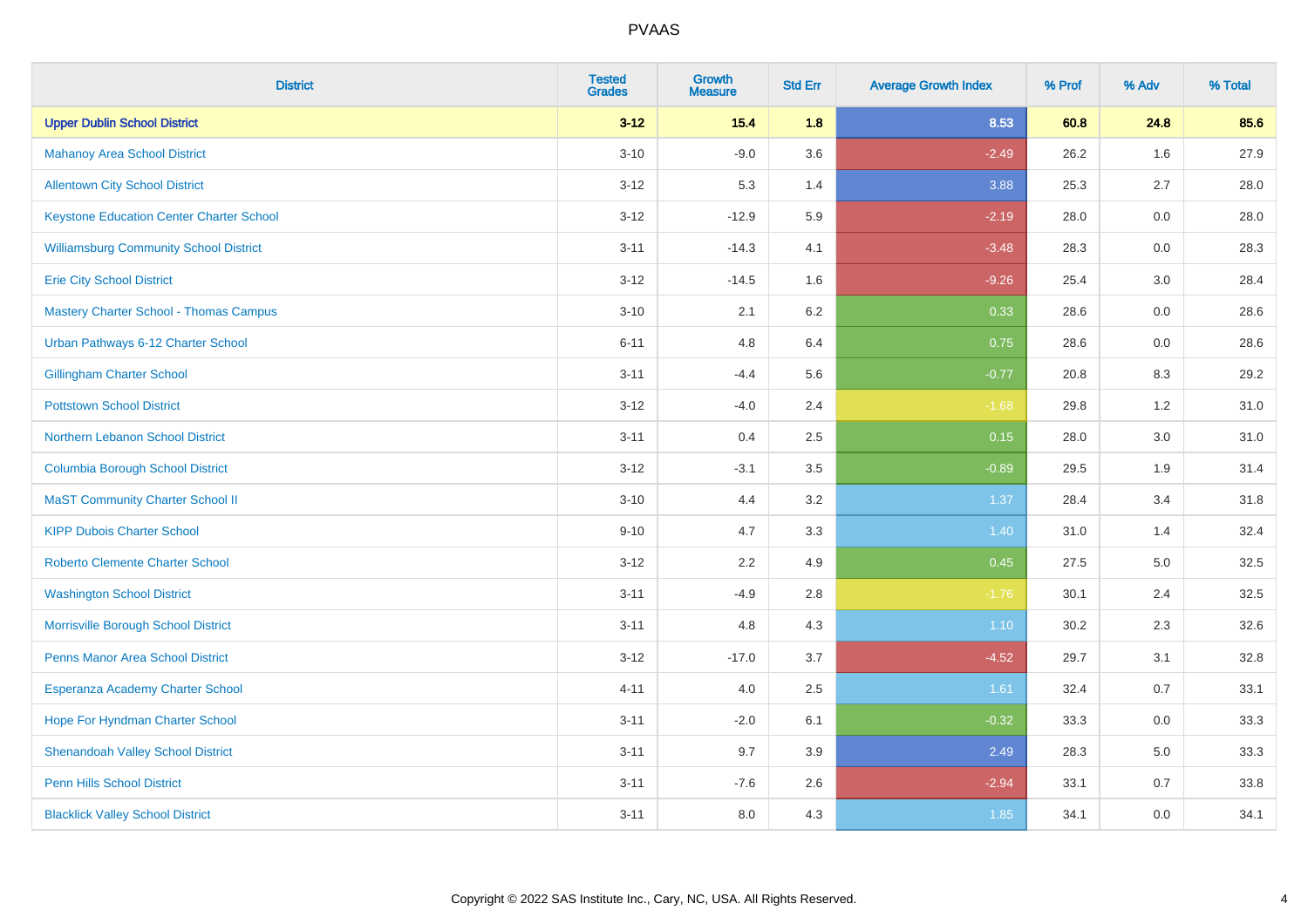| <b>District</b>                                | <b>Tested</b><br><b>Grades</b> | Growth<br><b>Measure</b> | <b>Std Err</b> | <b>Average Growth Index</b> | % Prof | % Adv | % Total |
|------------------------------------------------|--------------------------------|--------------------------|----------------|-----------------------------|--------|-------|---------|
| <b>Upper Dublin School District</b>            | $3 - 12$                       | $15.4$                   | 1.8            | 8.53                        | 60.8   | 24.8  | 85.6    |
| <b>Bristol Township School District</b>        | $3 - 11$                       | $-13.9$                  | 2.0            | $-7.05$                     | 31.0   | 3.7   | 34.7    |
| <b>Marion Center Area School District</b>      | $3 - 10$                       | $-12.0$                  | 3.1            | $-3.87$                     | 33.7   | 1.1   | 34.8    |
| Southern Huntingdon County School District     | $3 - 11$                       | $-12.9$                  | 3.2            | $-3.98$                     | 32.5   | 2.5   | 35.0    |
| <b>Woodland Hills School District</b>          | $3 - 12$                       | 3.2                      | 2.6            | 1.22                        | 31.4   | 3.6   | 35.0    |
| <b>Achievement House Charter School</b>        | $7 - 11$                       | $-0.7$                   | 4.0            | $-0.17$                     | 32.5   | 2.6   | 35.1    |
| <b>Cornell School District</b>                 | $3 - 11$                       | $-1.6$                   | 5.0            | $-0.32$                     | 33.8   | 1.5   | 35.4    |
| <b>Mckeesport Area School District</b>         | $3 - 12$                       | 9.0                      | 2.4            | 3.72                        | 31.0   | 4.5   | 35.5    |
| <b>Mount Union Area School District</b>        | $3 - 10$                       | $-6.1$                   | 3.1            | $-1.97$                     | 32.2   | 3.4   | 35.6    |
| <b>Carbon Career &amp; Technical Institute</b> | $9 - 11$                       | $-5.7$                   | 3.6            | $-1.59$                     | 34.5   | 1.2   | 35.7    |
| <b>Redbank Valley School District</b>          | $3 - 11$                       | $-9.5$                   | 3.4            | $-2.77$                     | 31.5   | 4.9   | 36.4    |
| <b>Carmichaels Area School District</b>        | $3 - 10$                       | $-9.3$                   | 3.3            | $-2.81$                     | 35.1   | 1.4   | 36.5    |
| <b>Bethlehem-Center School District</b>        | $3 - 10$                       | 8.1                      | 3.3            | 2.46                        | 35.1   | 1.4   | 36.5    |
| <b>New Castle Area School District</b>         | $3 - 12$                       | $-6.4$                   | 2.4            | $-2.66$                     | 32.5   | 4.3   | 36.8    |
| <b>Muhlenberg School District</b>              | $3 - 10$                       | 4.0                      | 1.9            | 2.10                        | 34.2   | 2.6   | 36.8    |
| Northern Lehigh School District                | $3 - 12$                       | $-10.4$                  | 2.7            | $-3.82$                     | 28.0   | 9.3   | 37.3    |
| <b>Northeast Bradford School District</b>      | $3 - 10$                       | $-3.1$                   | 4.0            | $-0.78$                     | 33.9   | 3.4   | 37.3    |
| <b>Northern Potter School District</b>         | $3 - 12$                       | $-13.1$                  | 4.6            | $-2.84$                     | 37.5   | 0.0   | 37.5    |
| <b>Port Allegany School District</b>           | $3 - 11$                       | 4.4                      | 3.6            | 1.21                        | 28.1   | 9.4   | 37.5    |
| <b>West Middlesex Area School District</b>     | $3 - 10$                       | $-8.4$                   | $3.8\,$        | $-2.21$                     | 34.9   | 2.8   | 37.6    |
| <b>Big Beaver Falls Area School District</b>   | $3 - 11$                       | $-3.9$                   | 3.3            | $-1.18$                     | 34.1   | 3.5   | 37.6    |
| <b>Forest Area School District</b>             | $3 - 11$                       | $-4.4$                   | 5.4            | $-0.81$                     | 36.2   | 2.1   | 38.3    |
| <b>William Penn School District</b>            | $3 - 12$                       | 8.3                      | 2.1            | 3.99                        | 35.6   | 3.0   | 38.7    |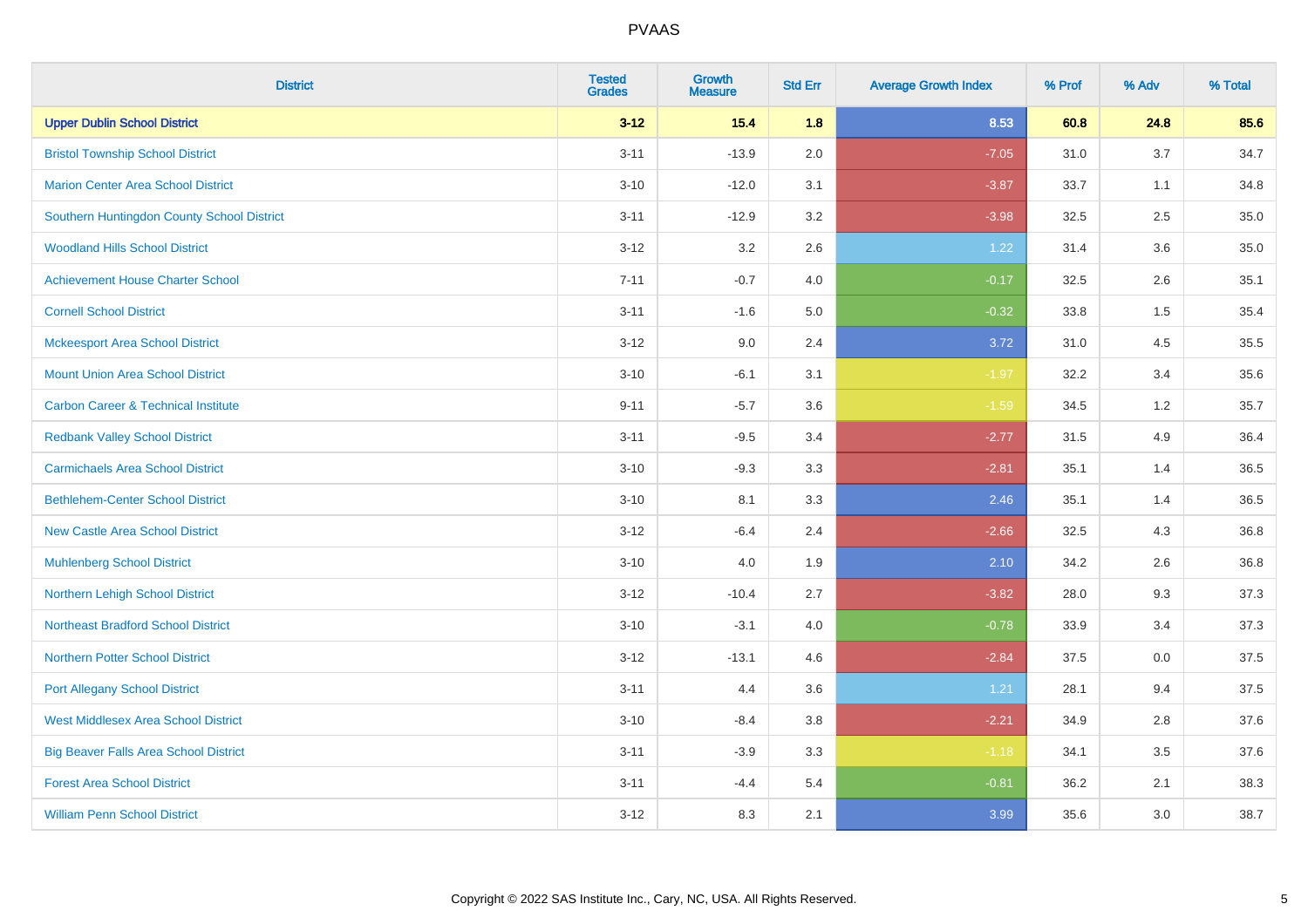| <b>District</b>                            | <b>Tested</b><br><b>Grades</b> | Growth<br><b>Measure</b> | <b>Std Err</b> | <b>Average Growth Index</b> | % Prof | % Adv   | % Total |
|--------------------------------------------|--------------------------------|--------------------------|----------------|-----------------------------|--------|---------|---------|
| <b>Upper Dublin School District</b>        | $3 - 12$                       | $15.4$                   | 1.8            | 8.53                        | 60.8   | 24.8    | 85.6    |
| <b>Frazier School District</b>             | $3 - 11$                       | $-17.2$                  | 3.7            | $-4.70$                     | 37.1   | 1.6     | 38.7    |
| <b>Austin Area School District</b>         | $3 - 11$                       | $-5.7$                   | 6.4            | $-0.90$                     | 33.3   | 5.6     | 38.9    |
| <b>Smethport Area School District</b>      | $3 - 12$                       | 0.6                      | 3.9            | 0.15                        | 37.0   | $1.8\,$ | 38.9    |
| <b>Bucks County Technical High School</b>  | $9 - 10$                       | $-12.0$                  | 2.5            | $-4.84$                     | 35.9   | 3.2     | 39.2    |
| <b>Tulpehocken Area School District</b>    | $3 - 12$                       | $-13.7$                  | 2.8            | $-4.81$                     | 36.7   | 2.8     | 39.4    |
| <b>Shikellamy School District</b>          | $3 - 10$                       | $-22.3$                  | 2.5            | $-8.92$                     | 33.3   | 6.1     | 39.5    |
| <b>Union School District</b>               | $3 - 12$                       | 2.3                      | 4.2            | 0.54                        | 32.6   | 7.0     | 39.5    |
| Lackawanna Trail School District           | $3 - 10$                       | $-21.7$                  | 3.5            | $-6.20$                     | 38.5   | 1.5     | 40.0    |
| <b>Ferndale Area School District</b>       | $3 - 10$                       | $-5.8$                   | 4.3            | $-1.33$                     | 40.0   | 0.0     | 40.0    |
| Mastery Charter High School-Lenfest Campus | $7 - 11$                       | 2.5                      | 5.7            | 0.43                        | 40.0   | 0.0     | 40.0    |
| <b>Tussey Mountain School District</b>     | $3 - 12$                       | 1.5                      | 3.7            | 0.40                        | 38.6   | 1.8     | 40.4    |
| <b>Brownsville Area School District</b>    | $3 - 12$                       | $-7.2$                   | 3.9            | $-1.83$                     | 34.4   | 6.1     | 40.5    |
| South Allegheny School District            | $3 - 11$                       | $-8.8$                   | 3.2            | $-2.70$                     | 40.5   | 0.0     | 40.5    |
| <b>Coatesville Area School District</b>    | $3 - 11$                       | $-4.4$                   | 1.7            | $-2.62$                     | 36.3   | 4.2     | 40.5    |
| Jim Thorpe Area School District            | $3 - 11$                       | $-5.8$                   | 2.7            | $-2.19$                     | 33.3   | 7.4     | 40.7    |
| <b>Wilkes-Barre Area School District</b>   | $3 - 11$                       | 0.1                      | 3.2            | 0.02                        | 35.5   | 5.4     | 40.9    |
| <b>Bristol Borough School District</b>     | $3 - 12$                       | $-4.3$                   | 3.4            | $-1.27$                     | 39.7   | 1.3     | 41.0    |
| <b>Dunmore School District</b>             | $3 - 11$                       | $-7.7$                   | 2.9            | $-2.62$                     | 34.0   | 7.2     | 41.2    |
| <b>Shamokin Area School District</b>       | $3 - 11$                       | $-7.7$                   | 4.8            | $-1.60$                     | 38.1   | 3.2     | 41.3    |
| <b>Tri-Valley School District</b>          | $3 - 10$                       | $-6.4$                   | 4.1            | $-1.57$                     | 37.0   | 4.4     | 41.3    |
| <b>Juniata County School District</b>      | $3 - 12$                       | $-4.9$                   | 2.1            | $-2.26$                     | 38.5   | 2.9     | 41.4    |
| Susquehanna Township School District       | $3 - 12$                       | $-5.8$                   | 2.7            | $-2.17$                     | 36.0   | 5.6     | 41.6    |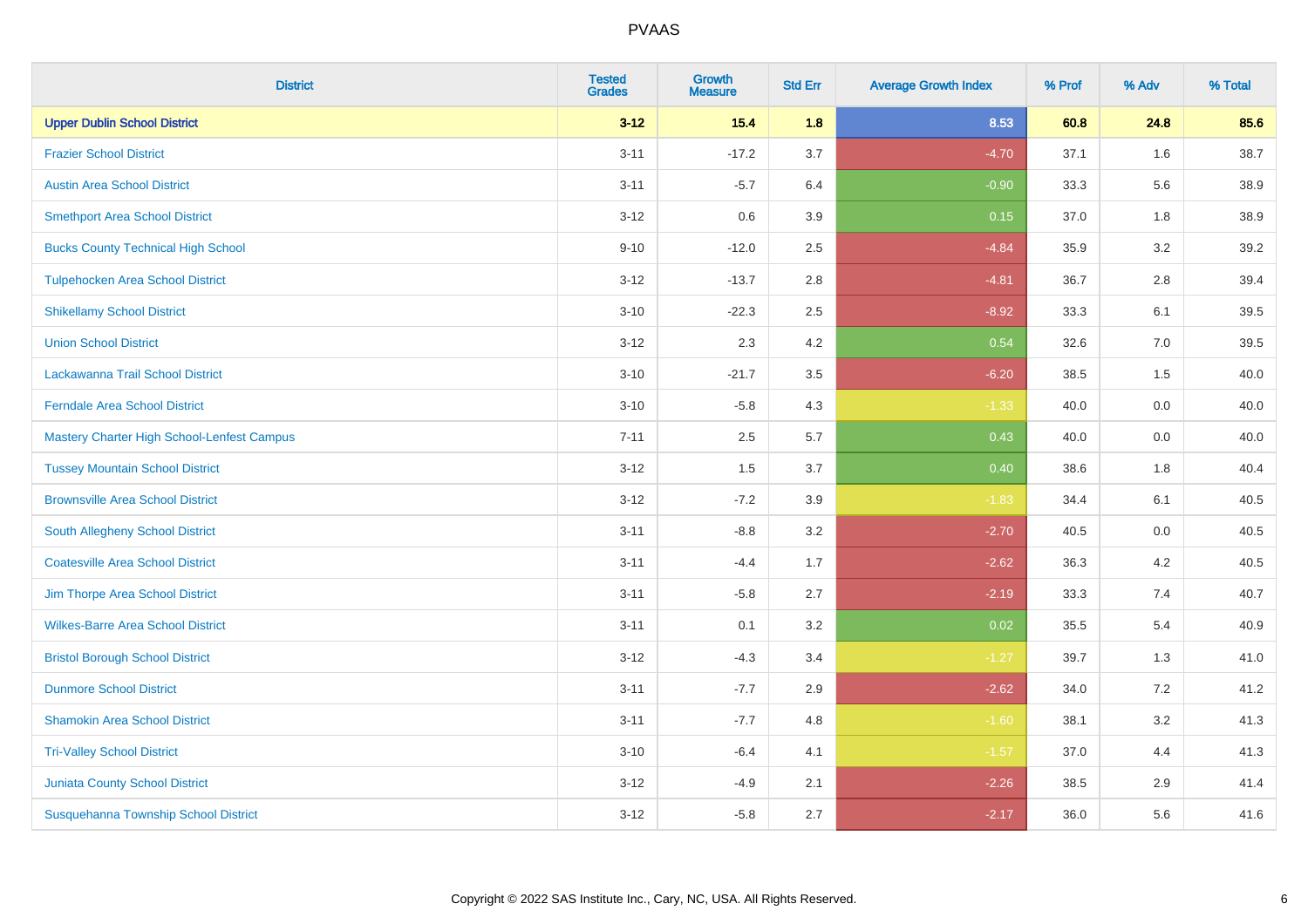| <b>District</b>                                         | <b>Tested</b><br><b>Grades</b> | Growth<br><b>Measure</b> | <b>Std Err</b> | <b>Average Growth Index</b> | % Prof | % Adv | % Total |
|---------------------------------------------------------|--------------------------------|--------------------------|----------------|-----------------------------|--------|-------|---------|
| <b>Upper Dublin School District</b>                     | $3 - 12$                       | $15.4$                   | 1.8            | 8.53                        | 60.8   | 24.8  | 85.6    |
| <b>East Allegheny School District</b>                   | $3 - 11$                       | $-6.3$                   | 3.3            | $-1.87$                     | 31.9   | 9.7   | 41.7    |
| <b>Northwest Area School District</b>                   | $3 - 10$                       | $-10.0$                  | 3.8            | $-2.59$                     | 34.6   | 7.3   | 41.8    |
| <b>Antietam School District</b>                         | $3 - 10$                       | $-4.3$                   | 3.8            | $-1.13$                     | 36.4   | 5.4   | 41.8    |
| <b>Pittsburgh School District</b>                       | $3 - 11$                       | $-3.3$                   | 1.1            | $-3.04$                     | 33.9   | 8.2   | 42.1    |
| <b>Upper Dauphin Area School District</b>               | $3 - 11$                       | $-6.3$                   | 3.2            | $-1.98$                     | 37.4   | 4.8   | 42.2    |
| <b>Warren County School District</b>                    | $3 - 11$                       | $-0.1$                   | 1.8            | $-0.06$                     | 37.2   | 5.3   | 42.6    |
| <b>Minersville Area School District</b>                 | $3 - 11$                       | $-14.4$                  | 3.7            | $-3.90$                     | 39.3   | 3.3   | 42.6    |
| <b>Annville-Cleona School District</b>                  | $3 - 12$                       | $-12.1$                  | 2.7            | $-4.46$                     | 34.9   | 7.8   | 42.6    |
| Center For Student Learning Charter School At Pennsbury | $6 - 12$                       | $-2.9$                   | 6.1            | $-0.47$                     | 42.9   | 0.0   | 42.9    |
| <b>Canton Area School District</b>                      | $3 - 11$                       | $-5.5$                   | 3.2            | $-1.75$                     | 40.7   | 2.3   | 43.0    |
| <b>Wallenpaupack Area School District</b>               | $3 - 11$                       | $-7.1$                   | 2.3            | $-3.09$                     | 40.8   | 2.4   | 43.1    |
| <b>Easton Area School District</b>                      | $3 - 12$                       | $-4.1$                   | 1.4            | $-2.91$                     | 39.9   | 4.0   | 43.9    |
| <b>West Greene School District</b>                      | $3 - 11$                       | $-4.5$                   | 4.3            | $-1.04$                     | 36.6   | 7.3   | 43.9    |
| <b>Forest City Regional School District</b>             | $3 - 12$                       | $-6.0$                   | 3.0            | $-1.96$                     | 44.1   | 0.0   | 44.1    |
| <b>Blairsville-Saltsburg School District</b>            | $3 - 11$                       | $-8.0$                   | 3.0            | $-2.68$                     | 37.3   | 7.0   | 44.3    |
| Catasauqua Area School District                         | $3 - 12$                       | $-12.1$                  | 3.0            | $-4.00$                     | 36.8   | 7.6   | 44.3    |
| New Kensington-Arnold School District                   | $3 - 11$                       | $-0.4$                   | 3.8            | $-0.10$                     | 40.7   | 3.7   | 44.4    |
| <b>Corry Area School District</b>                       | $3 - 11$                       | $-5.3$                   | 2.6            | $-2.03$                     | 38.5   | 6.0   | 44.5    |
| <b>York Co School Of Technology</b>                     | $9 - 12$                       | $-3.8$                   | 1.7            | $-2.22$                     | 39.1   | 5.6   | 44.7    |
| Southern Fulton School District                         | $3 - 11$                       | $-23.7$                  | 4.4            | $-5.37$                     | 34.2   | 10.5  | 44.7    |
| Pennsylvania Distance Learning Charter School           | $3 - 12$                       | 9.3                      | 4.2            | 2.22                        | 42.2   | 3.1   | 45.3    |
| Philadelphia City School District                       | $3 - 12$                       | 7.5                      | 0.6            | 12.64                       | 38.4   | 7.0   | 45.4    |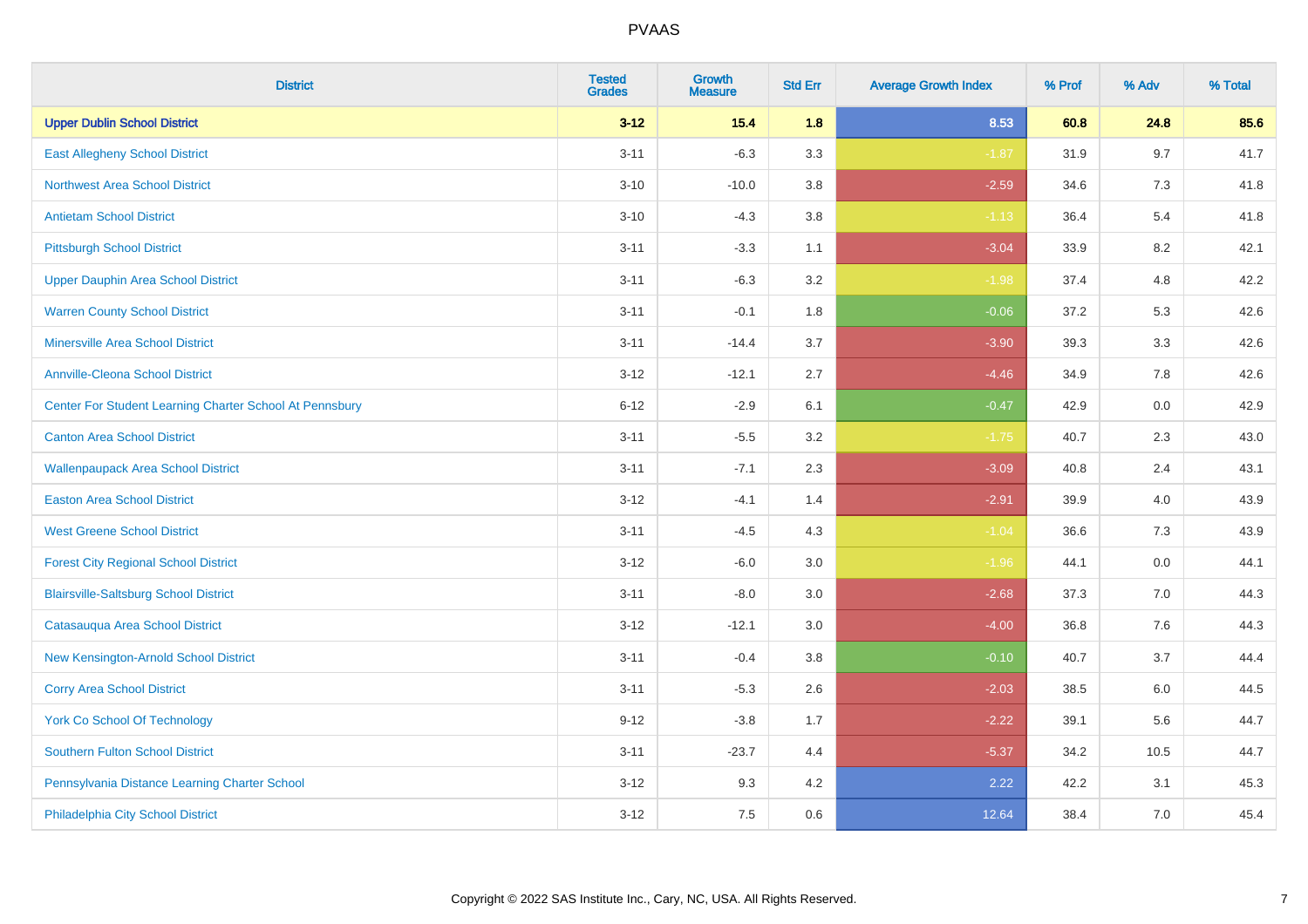| <b>District</b>                          | <b>Tested</b><br><b>Grades</b> | <b>Growth</b><br><b>Measure</b> | <b>Std Err</b> | <b>Average Growth Index</b> | % Prof | % Adv | % Total |
|------------------------------------------|--------------------------------|---------------------------------|----------------|-----------------------------|--------|-------|---------|
| <b>Upper Dublin School District</b>      | $3 - 12$                       | 15.4                            | 1.8            | 8.53                        | 60.8   | 24.8  | 85.6    |
| <b>Northwestern School District</b>      | $3 - 11$                       | $-24.9$                         | 3.5            | $-7.13$                     | 42.6   | 2.9   | 45.6    |
| <b>Galeton Area School District</b>      | $3 - 11$                       | 2.2                             | 5.3            | 0.42                        | 41.3   | 4.4   | 45.6    |
| <b>Monessen City School District</b>     | $3 - 10$                       | 8.3                             | 4.5            | 1.85                        | 42.9   | 2.9   | 45.7    |
| <b>Muncy School District</b>             | $3 - 11$                       | $-8.1$                          | 3.7            | $-2.21$                     | 42.0   | 3.8   | 45.8    |
| <b>Conneaut School District</b>          | $3-12$                         | $-7.5$                          | 2.6            | $-2.91$                     | 38.4   | 7.4   | 45.8    |
| <b>Towanda Area School District</b>      | $3 - 11$                       | 4.0                             | 2.8            | 1.44                        | 39.4   | 6.6   | 46.0    |
| <b>Union City Area School District</b>   | $3 - 12$                       | $-10.2$                         | 3.6            | $-2.87$                     | 42.9   | 3.2   | 46.0    |
| <b>Collegium Charter School</b>          | $3 - 10$                       | 5.9                             | 2.5            | 2.33                        | 38.1   | 7.9   | 46.0    |
| <b>Solanco School District</b>           | $3 - 11$                       | $-11.0$                         | 2.0            | $-5.55$                     | 41.6   | 4.5   | 46.1    |
| <b>Clearfield Area School District</b>   | $3 - 10$                       | $-9.4$                          | 2.6            | $-3.56$                     | 43.0   | 3.1   | 46.1    |
| Mifflinburg Area School District         | $3 - 11$                       | $-15.8$                         | 2.5            | $-6.30$                     | 42.4   | 4.0   | 46.4    |
| <b>Tamaqua Area School District</b>      | $3-12$                         | $-8.2$                          | 2.5            | $-3.24$                     | 44.5   | 1.9   | 46.4    |
| <b>Curwensville Area School District</b> | $3 - 11$                       | $-27.9$                         | 4.1            | $-6.72$                     | 42.5   | 4.1   | 46.6    |
| Harmony Area School District             | $3 - 10$                       | 4.5                             | 6.3            | 0.72                        | 33.3   | 13.3  | 46.7    |
| <b>Fannett-Metal School District</b>     | $3 - 11$                       | $-3.4$                          | 5.1            | $-0.67$                     | 38.7   | 8.1   | 46.8    |
| <b>North Schuylkill School District</b>  | $3 - 11$                       | $-1.0$                          | 2.4            | $-0.42$                     | 41.8   | 5.1   | 46.8    |
| <b>Reach Cyber Charter School</b>        | $3 - 11$                       | 8.1                             | 4.7            | 1.72                        | 42.4   | 4.6   | 47.0    |
| <b>Huntingdon Area School District</b>   | $3 - 11$                       | $-2.0$                          | 2.7            | $-0.72$                     | 36.8   | 10.3  | 47.0    |
| <b>Bensalem Township School District</b> | $3 - 11$                       | 1.6                             | 1.6            | 0.98                        | 38.8   | 8.3   | 47.1    |
| <b>Mount Carmel Area School District</b> | $3 - 11$                       | $-0.6$                          | 3.1            | $-0.18$                     | 45.3   | 2.1   | 47.4    |
| <b>Big Spring School District</b>        | $3 - 11$                       | $-9.8$                          | 2.4            | $-4.00$                     | 38.6   | 8.9   | 47.5    |
| <b>Berwick Area School District</b>      | $3 - 11$                       | $-9.3$                          | 2.6            | $-3.59$                     | 42.1   | 5.5   | 47.6    |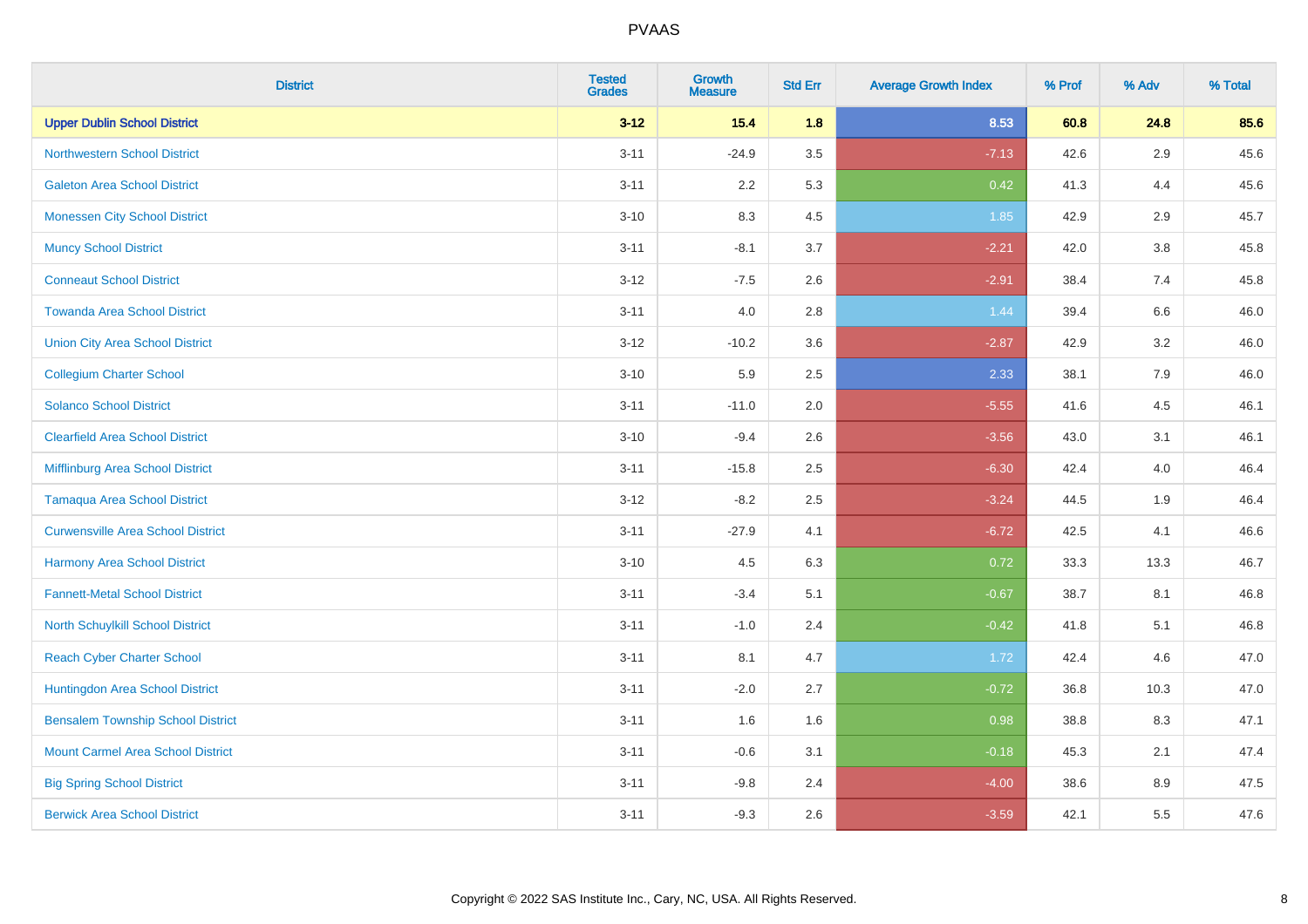| <b>District</b>                         | <b>Tested</b><br><b>Grades</b> | <b>Growth</b><br><b>Measure</b> | <b>Std Err</b> | <b>Average Growth Index</b> | % Prof | % Adv   | % Total |
|-----------------------------------------|--------------------------------|---------------------------------|----------------|-----------------------------|--------|---------|---------|
| <b>Upper Dublin School District</b>     | $3 - 12$                       | 15.4                            | 1.8            | 8.53                        | 60.8   | 24.8    | 85.6    |
| <b>Pittston Area School District</b>    | $3 - 11$                       | $-10.1$                         | 5.6            | $-1.80$                     | 38.1   | 9.5     | 47.6    |
| <b>Blue Ridge School District</b>       | $3 - 11$                       | $-0.5$                          | 3.6            | $-0.12$                     | 44.6   | 3.1     | 47.7    |
| <b>Juniata Valley School District</b>   | $3 - 11$                       | $-3.9$                          | $3.5\,$        | $-1.10$                     | 44.4   | $3.5\,$ | 47.8    |
| <b>Freedom Area School District</b>     | $3 - 11$                       | $-7.1$                          | 3.0            | $-2.37$                     | 43.8   | 4.2     | 47.9    |
| Jefferson-Morgan School District        | $3 - 10$                       | $-9.9$                          | 4.2            | $-2.35$                     | 43.8   | 4.2     | 47.9    |
| <b>Titusville Area School District</b>  | $3 - 11$                       | $-13.2$                         | 2.6            | $-4.99$                     | 43.2   | 4.8     | 48.0    |
| <b>Highlands School District</b>        | $3 - 11$                       | $-7.4$                          | 2.7            | $-2.76$                     | 44.4   | 3.7     | 48.2    |
| <b>Purchase Line School District</b>    | $3 - 12$                       | 1.7                             | 3.5            | 0.47                        | 43.1   | 5.4     | 48.5    |
| <b>Moshannon Valley School District</b> | $3 - 10$                       | $-7.0$                          | 3.4            | $-2.01$                     | 48.5   | $0.0\,$ | 48.5    |
| <b>Hanover Area School District</b>     | $3 - 11$                       | 2.2                             | 4.6            | 0.48                        | 42.9   | 5.7     | 48.6    |
| <b>Benton Area School District</b>      | $3 - 10$                       | $-9.7$                          | 4.5            | $-2.18$                     | 43.2   | 5.4     | 48.6    |
| <b>City CHS</b>                         | $10 - 11$                      | 13.6                            | 2.7            | 5.12                        | 45.8   | $3.0\,$ | 48.8    |
| <b>Pequea Valley School District</b>    | $3 - 11$                       | $-5.8$                          | 3.2            | $-1.80$                     | 39.8   | 9.1     | 48.9    |
| <b>Troy Area School District</b>        | $3 - 10$                       | $-4.3$                          | 3.4            | $-1.26$                     | 43.2   | 5.7     | 48.9    |
| <b>Warrior Run School District</b>      | $3 - 11$                       | 4.6                             | 3.0            | 1.51                        | 40.9   | 8.1     | 49.0    |
| <b>Bangor Area School District</b>      | $3-12$                         | $-0.9$                          | 2.0            | $-0.43$                     | 44.3   | 4.7     | 49.0    |
| <b>West Branch Area School District</b> | $3 - 11$                       | 0.2                             | 3.8            | 0.05                        | 47.2   | 1.9     | 49.1    |
| <b>Scranton School District</b>         | $3-12$                         | $-2.9$                          | 2.4            | $-1.22$                     | 45.6   | 3.6     | 49.1    |
| <b>Oxford Area School District</b>      | $3 - 11$                       | $-4.3$                          | 1.9            | $-2.26$                     | 41.3   | 8.0     | 49.3    |
| <b>Keystone Central School District</b> | $3 - 11$                       | $-5.1$                          | 2.0            | $-2.46$                     | 44.7   | 4.6     | 49.4    |
| <b>Kane Area School District</b>        | $3 - 10$                       | $-3.7$                          | 3.2            | $-1.17$                     | 39.5   | 9.9     | 49.4    |
| <b>Agora Cyber Charter School</b>       | $3 - 11$                       | 5.8                             | 2.6            | 2.28                        | 42.8   | 6.6     | 49.4    |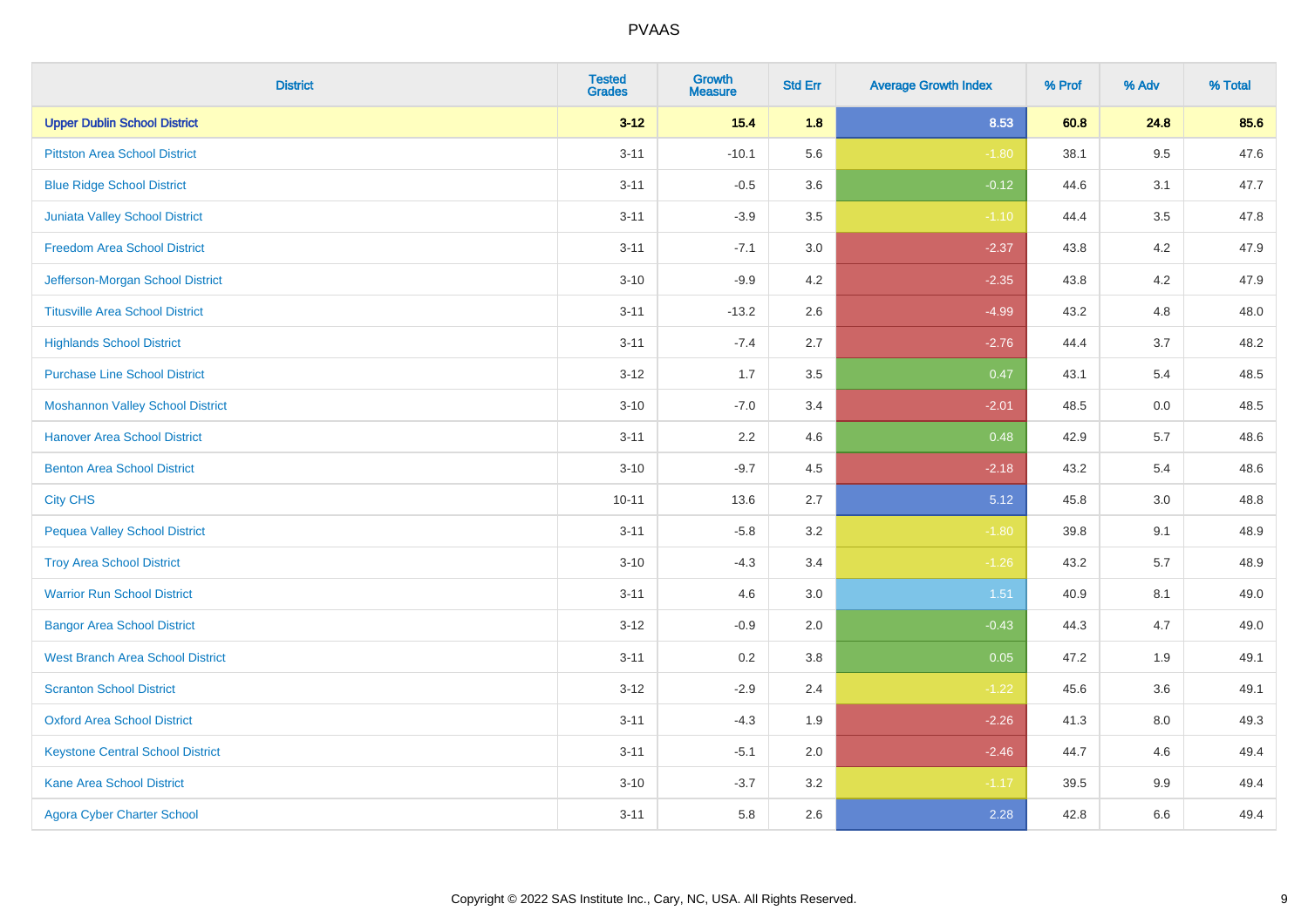| <b>District</b>                               | <b>Tested</b><br><b>Grades</b> | Growth<br><b>Measure</b> | <b>Std Err</b> | <b>Average Growth Index</b> | % Prof | % Adv   | % Total  |
|-----------------------------------------------|--------------------------------|--------------------------|----------------|-----------------------------|--------|---------|----------|
| <b>Upper Dublin School District</b>           | $3 - 12$                       | 15.4                     | 1.8            | 8.53                        | 60.8   | 24.8    | 85.6     |
| <b>Ringgold School District</b>               | $3 - 11$                       | $-14.7$                  | 2.4            | $-6.04$                     | 41.5   | 7.9     | 49.4     |
| <b>Elk Lake School District</b>               | $3 - 11$                       | $-4.0$                   | 3.3            | $-1.23$                     | 46.2   | 3.3     | 49.4     |
| <b>Westmont Hilltop School District</b>       | $3 - 11$                       | $-4.0$                   | $2.8\,$        | $-1.40$                     | 36.3   | 13.3    | 49.6     |
| <b>Governor Mifflin School District</b>       | $3 - 11$                       | 4.1                      | 1.8            | 2.33                        | 42.5   | 7.2     | 49.7     |
| <b>New Foundations Charter School</b>         | $3 - 11$                       | 5.4                      | 2.2            | 2.41                        | 47.2   | 2.5     | 49.8     |
| Penn-Delco School District                    | $3 - 11$                       | $-6.8$                   | 1.9            | $-3.51$                     | 46.6   | 3.2     | 49.8     |
| <b>West Mifflin Area School District</b>      | $3 - 12$                       | $-12.3$                  | 2.9            | $-4.22$                     | 39.7   | 10.3    | 50.0     |
| <b>Pine Grove Area School District</b>        | $3 - 11$                       | $-7.7$                   | 2.9            | $-2.66$                     | 42.3   | 7.7     | 50.0     |
| South Williamsport Area School District       | $3 - 10$                       | $-5.7$                   | 2.5            | $-2.30$                     | 45.5   | 4.5     | 50.0     |
| <b>Portage Area School District</b>           | $3 - 10$                       | $-8.1$                   | 3.6            | $-2.26$                     | 40.6   | 9.4     | 50.0     |
| Meyersdale Area School District               | $3 - 11$                       | 4.2                      | 4.0            | 1.07                        | 43.1   | 6.9     | 50.0     |
| Mastery Charter School - Hardy Williams       | $3 - 11$                       | 11.4                     | 3.4            | 3.33                        | 44.3   | 5.7     | $50.0\,$ |
| Oil City Area School District                 | $3 - 11$                       | $-2.9$                   | 2.6            | $-1.08$                     | 44.4   | 5.8     | 50.2     |
| <b>Pottsville Area School District</b>        | $3 - 12$                       | 4.4                      | 2.3            | 1.94                        | 44.8   | 5.4     | 50.2     |
| <b>Wattsburg Area School District</b>         | $3 - 11$                       | 6.5                      | 2.7            | 2.43                        | 42.7   | 7.6     | 50.3     |
| <b>Greater Nanticoke Area School District</b> | $3 - 12$                       | 11.2                     | 2.8            | 4.01                        | 38.0   | 12.4    | 50.4     |
| Pocono Mountain School District               | $3 - 12$                       | 6.8                      | 1.5            | 4.62                        | 45.8   | 5.0     | 50.7     |
| <b>Claysburg-Kimmel School District</b>       | $3 - 11$                       | $-5.7$                   | 4.0            | $-1.42$                     | 42.9   | 8.2     | 51.0     |
| <b>Crawford Central School District</b>       | $3 - 11$                       | $-4.7$                   | 2.2            | $-2.15$                     | 40.6   | 10.5    | 51.1     |
| <b>Chichester School District</b>             | $3 - 11$                       | $-2.7$                   | 2.3            | $-1.17$                     | 44.6   | 6.6     | 51.2     |
| Pennsylvania Cyber Charter School             | $3 - 11$                       | 11.6                     | 1.5            | 7.54                        | 46.3   | $5.0\,$ | 51.3     |
| <b>Chambersburg Area School District</b>      | $3 - 11$                       | $-9.5$                   | 1.3            | $-7.20$                     | 42.7   | 8.6     | 51.4     |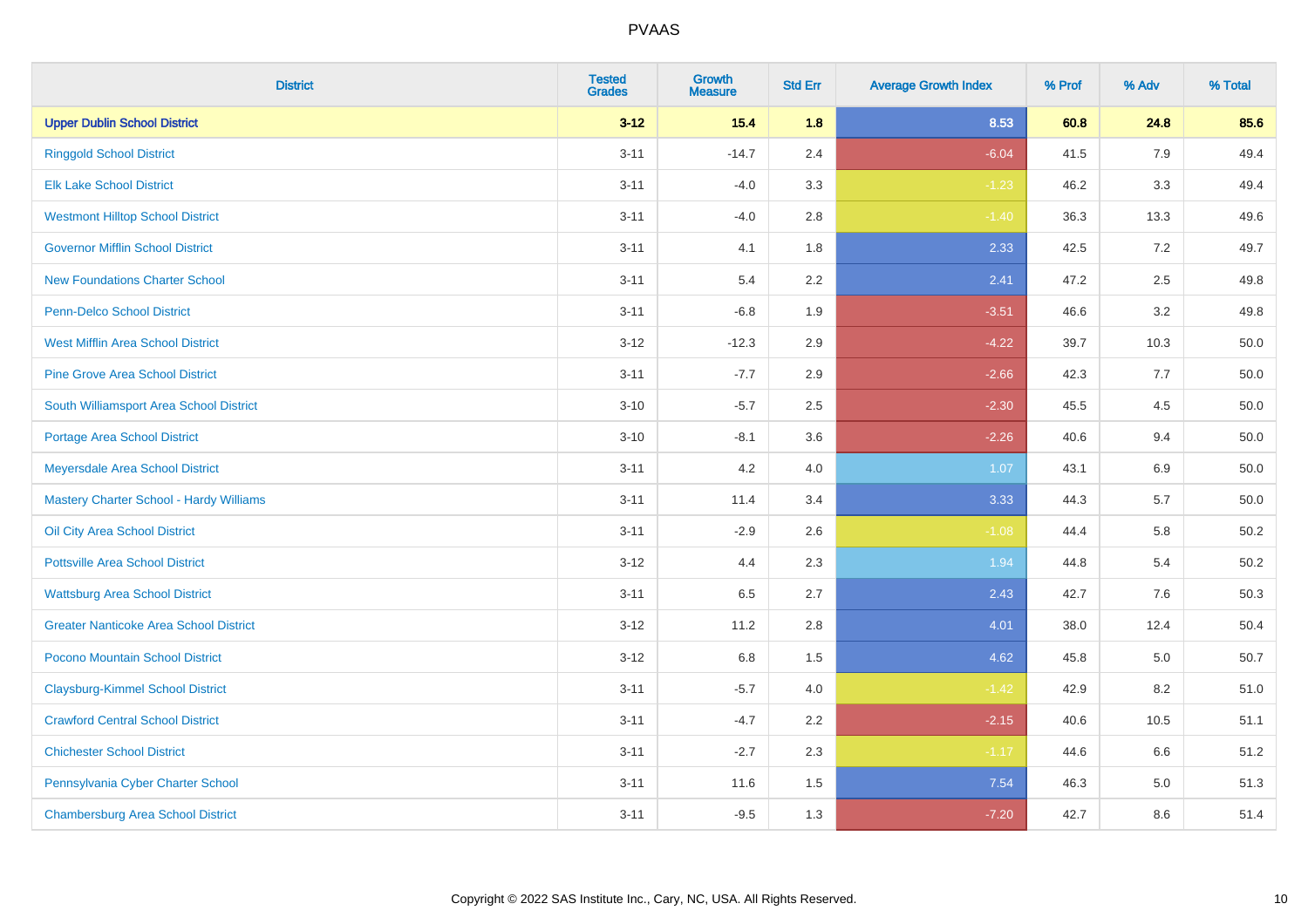| <b>District</b>                               | <b>Tested</b><br><b>Grades</b> | Growth<br><b>Measure</b> | <b>Std Err</b> | <b>Average Growth Index</b> | % Prof | % Adv   | % Total |
|-----------------------------------------------|--------------------------------|--------------------------|----------------|-----------------------------|--------|---------|---------|
| <b>Upper Dublin School District</b>           | $3 - 12$                       | $15.4$                   | 1.8            | 8.53                        | 60.8   | 24.8    | 85.6    |
| Lehigh Valley Academy Regional Charter School | $3 - 11$                       | 0.7                      | 2.3            | 0.32                        | 46.3   | $5.0\,$ | 51.4    |
| <b>Burgettstown Area School District</b>      | $3 - 11$                       | $-2.1$                   | 3.4            | $-0.62$                     | 50.0   | 1.4     | 51.4    |
| <b>Interboro School District</b>              | $3 - 12$                       | $-7.3$                   | 2.1            | $-3.43$                     | 46.6   | 4.8     | 51.4    |
| <b>Carlynton School District</b>              | $3 - 11$                       | 7.3                      | 3.3            | 2.22                        | 41.0   | 10.5    | 51.6    |
| <b>Middletown Area School District</b>        | $3 - 11$                       | $-5.3$                   | 2.6            | $-2.05$                     | 46.4   | 5.3     | 51.7    |
| <b>Upper Darby School District</b>            | $3 - 12$                       | 6.9                      | 1.5            | 4.62                        | 45.0   | 6.7     | 51.7    |
| <b>Hamburg Area School District</b>           | $3 - 11$                       | 8.9                      | 2.5            | 3.63                        | 43.5   | 8.2     | 51.7    |
| <b>Forbes Road School District</b>            | $3 - 11$                       | 2.8                      | 5.1            | 0.56                        | 41.4   | 10.3    | 51.7    |
| <b>Butler Area School District</b>            | $3 - 11$                       | $-6.5$                   | 1.5            | $-4.26$                     | 42.5   | 9.4     | 51.9    |
| <b>Riverside School District</b>              | $3 - 11$                       | $-3.2$                   | 3.0            | $-1.09$                     | 43.0   | 9.0     | 52.0    |
| <b>Schuylkill Haven Area School District</b>  | $3 - 11$                       | $-15.3$                  | 3.1            | $-4.87$                     | 49.7   | 2.4     | 52.1    |
| <b>Panther Valley School District</b>         | $3 - 12$                       | $-0.6$                   | 3.3            | $-0.19$                     | 47.9   | 4.3     | 52.1    |
| Montrose Area School District                 | $3 - 10$                       | $-5.5$                   | 3.0            | $-1.82$                     | 46.7   | 5.4     | 52.2    |
| <b>Stroudsburg Area School District</b>       | $3 - 11$                       | $5.5\,$                  | 1.9            | 2.88                        | 48.1   | 4.2     | 52.3    |
| <b>Lakeland School District</b>               | $3 - 11$                       | 1.1                      | 2.8            | 0.38                        | 48.6   | 3.7     | 52.3    |
| <b>Milton Area School District</b>            | $3 - 11$                       | $-8.7$                   | 2.5            | $-3.52$                     | 45.4   | 6.9     | 52.3    |
| <b>Chestnut Ridge School District</b>         | $3 - 12$                       | $-3.4$                   | 2.9            | $-1.17$                     | 46.6   | 5.8     | 52.4    |
| <b>Greensburg Salem School District</b>       | $3 - 11$                       | $-4.4$                   | 2.4            | $-1.88$                     | 47.6   | 4.9     | 52.4    |
| <b>Wyoming Valley West School District</b>    | $3 - 11$                       | $-2.2$                   | 2.4            | $-0.91$                     | 49.4   | 3.0     | 52.4    |
| California Area School District               | $3 - 10$                       | $-7.3$                   | 3.6            | $-2.02$                     | 42.6   | 9.8     | 52.5    |
| <b>East Lycoming School District</b>          | $3 - 11$                       | $-6.0$                   | 2.7            | $-2.24$                     | 48.3   | 4.2     | 52.5    |
| <b>Northern Cambria School District</b>       | $3 - 11$                       | 10.0                     | 3.3            | 3.04                        | 47.4   | 5.1     | 52.6    |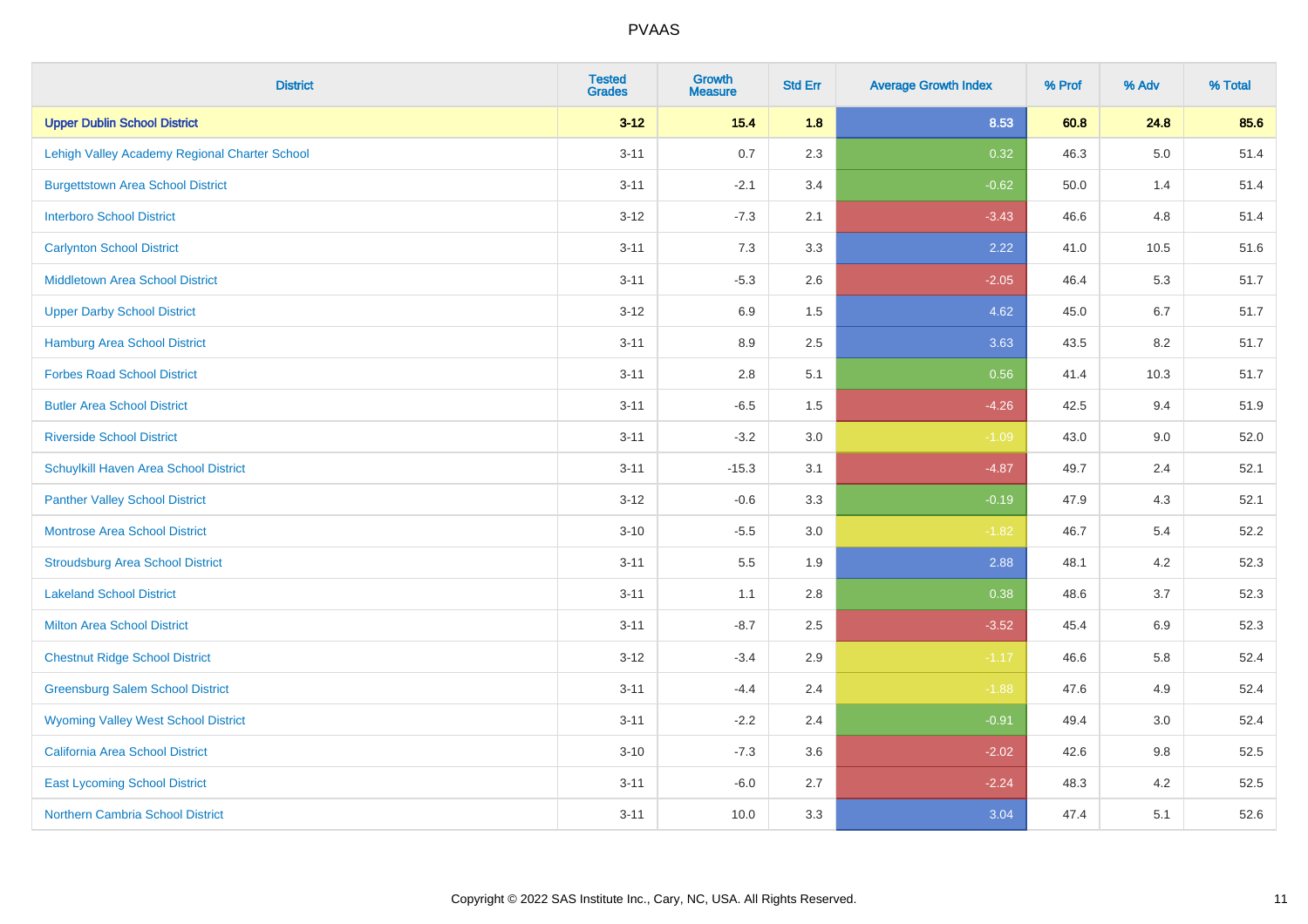| <b>District</b>                            | <b>Tested</b><br><b>Grades</b> | <b>Growth</b><br><b>Measure</b> | <b>Std Err</b> | <b>Average Growth Index</b> | % Prof | % Adv | % Total |
|--------------------------------------------|--------------------------------|---------------------------------|----------------|-----------------------------|--------|-------|---------|
| <b>Upper Dublin School District</b>        | $3 - 12$                       | 15.4                            | 1.8            | 8.53                        | 60.8   | 24.8  | 85.6    |
| <b>Mount Pleasant Area School District</b> | $3 - 11$                       | $-5.0$                          | 2.6            | $-1.93$                     | 52.6   | 0.0   | 52.6    |
| <b>Franklin Area School District</b>       | $3 - 11$                       | 6.6                             | 2.8            | 2.34                        | 48.2   | 4.5   | 52.7    |
| Hatboro-Horsham School District            | $3 - 11$                       | $-12.8$                         | 1.7            | $-7.47$                     | 45.6   | 7.2   | 52.8    |
| <b>Salisbury Township School District</b>  | $3 - 11$                       | 6.3                             | 3.6            | 1.77                        | 46.2   | 6.6   | 52.8    |
| <b>Grove City Area School District</b>     | $3 - 12$                       | 5.1                             | 2.4            | 2.09                        | 36.4   | 16.5  | 52.8    |
| <b>Hazleton Area School District</b>       | $3 - 11$                       | 9.6                             | 1.4            | 6.77                        | 45.0   | 7.8   | 52.9    |
| <b>Mid Valley School District</b>          | $3 - 10$                       | $-1.7$                          | 3.0            | $-0.55$                     | 45.1   | 7.8   | 52.9    |
| <b>Tuscarora School District</b>           | $3 - 11$                       | $-0.6$                          | 2.3            | $-0.27$                     | 45.1   | 8.1   | 53.2    |
| <b>Connellsville Area School District</b>  | $3 - 11$                       | 6.1                             | 2.0            | 3.05                        | 45.4   | 7.8   | 53.2    |
| <b>Exeter Township School District</b>     | $3 - 11$                       | $-10.4$                         | 1.9            | $-5.44$                     | 50.6   | 2.7   | 53.3    |
| Philadelphia Academy Charter School        | $3 - 11$                       | $-8.9$                          | 2.9            | $-3.04$                     | 50.5   | 2.9   | 53.4    |
| <b>Sharon City School District</b>         | $3 - 11$                       | 4.9                             | 2.6            | 1.87                        | 48.2   | 5.3   | 53.4    |
| <b>MaST Community Charter School</b>       | $3 - 10$                       | $-4.1$                          | 2.7            | $-1.52$                     | 44.0   | 9.5   | 53.4    |
| East Stroudsburg Area School District      | $3 - 11$                       | 0.1                             | 1.6            | 0.05                        | 45.8   | 7.8   | 53.6    |
| <b>Conemaugh Valley School District</b>    | $3 - 12$                       | $-3.2$                          | 4.1            | $-0.78$                     | 48.2   | 5.6   | 53.7    |
| <b>North Star School District</b>          | $3 - 11$                       | $-8.7$                          | 3.5            | $-2.51$                     | 47.8   | 6.0   | 53.7    |
| <b>Mifflin County School District</b>      | $3 - 11$                       | 9.1                             | 1.7            | 5.49                        | 47.1   | 6.7   | 53.8    |
| <b>Ridley School District</b>              | $3 - 12$                       | 10.0                            | 1.6            | 6.10                        | 45.6   | 8.2   | 53.8    |
| <b>Pottsgrove School District</b>          | $3 - 11$                       | 2.8                             | 2.0            | 1.35                        | 44.0   | 10.0  | 53.9    |
| <b>Bradford Area School District</b>       | $3 - 12$                       | $-9.3$                          | 2.4            | $-3.87$                     | 45.8   | 8.3   | 54.2    |
| <b>Conrad Weiser Area School District</b>  | $3 - 11$                       | 3.6                             | 2.2            | 1.63                        | 52.1   | 2.1   | 54.2    |
| Jeannette City School District             | $3 - 11$                       | $-4.3$                          | 3.8            | $-1.13$                     | 46.7   | 7.5   | 54.2    |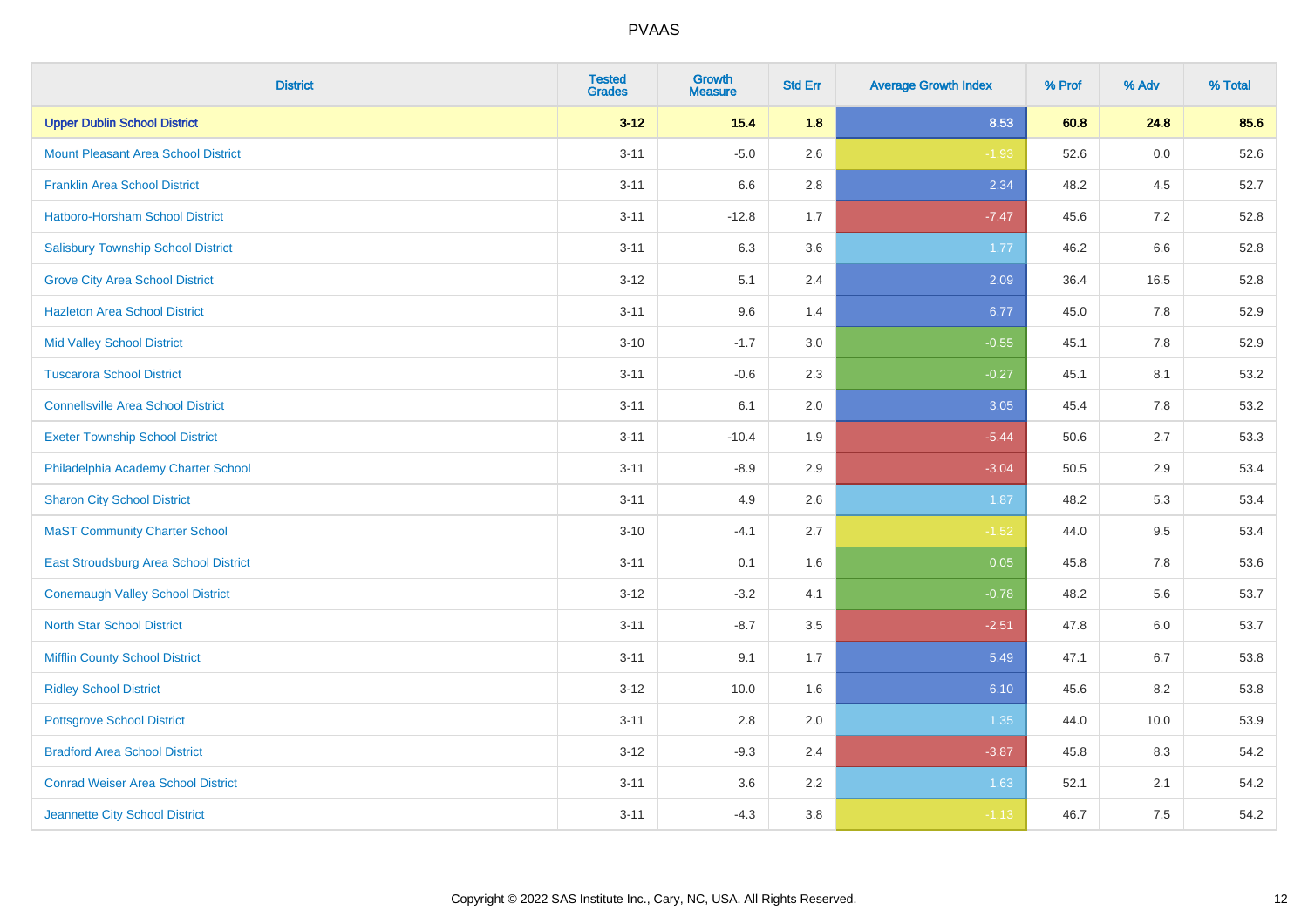| <b>District</b>                              | <b>Tested</b><br><b>Grades</b> | <b>Growth</b><br><b>Measure</b> | <b>Std Err</b> | <b>Average Growth Index</b> | % Prof | % Adv   | % Total |
|----------------------------------------------|--------------------------------|---------------------------------|----------------|-----------------------------|--------|---------|---------|
| <b>Upper Dublin School District</b>          | $3 - 12$                       | 15.4                            | 1.8            | 8.53                        | 60.8   | 24.8    | 85.6    |
| Southern Tioga School District               | $3 - 11$                       | $-11.5$                         | 2.7            | $-4.25$                     | 47.8   | $6.4\,$ | 54.3    |
| <b>Penncrest School District</b>             | $3 - 11$                       | 5.7                             | 2.2            | 2.57                        | 47.2   | 7.1     | 54.3    |
| <b>Athens Area School District</b>           | $3 - 11$                       | 1.6                             | 2.5            | 0.64                        | 46.9   | 7.6     | 54.5    |
| <b>Laurel Highlands School District</b>      | $3 - 11$                       | 4.3                             | 2.4            | 1.81                        | 44.9   | 9.6     | 54.5    |
| <b>Tunkhannock Area School District</b>      | $3 - 11$                       | 2.3                             | 2.2            | 1.01                        | 44.9   | 9.6     | 54.6    |
| <b>Yough School District</b>                 | $3 - 10$                       | $-6.6$                          | 2.7            | $-2.43$                     | 50.8   | 4.0     | 54.8    |
| Insight PA Cyber Charter School              | $3 - 11$                       | 0.7                             | 5.7            | 0.12                        | 50.0   | 4.8     | 54.8    |
| <b>Forest Hills School District</b>          | $3 - 11$                       | $-7.3$                          | 2.7            | $-2.74$                     | 41.1   | 13.7    | 54.8    |
| <b>Pennridge School District</b>             | $3 - 10$                       | $-16.8$                         | 1.4            | $-11.59$                    | 46.8   | 8.0     | 54.9    |
| <b>Blue Mountain School District</b>         | $3 - 10$                       | $-5.8$                          | 2.3            | $-2.56$                     | 46.6   | 8.5     | 55.1    |
| <b>York Academy Regional Charter School</b>  | $3 - 11$                       | 9.0                             | 5.0            | 1.79                        | 55.2   | 0.0     | 55.2    |
| Northern Tioga School District               | $3 - 12$                       | $-7.5$                          | 2.8            | $-2.64$                     | 54.0   | $1.2\,$ | 55.2    |
| <b>Glendale School District</b>              | $3 - 10$                       | $-0.9$                          | 3.7            | $-0.24$                     | 50.0   | 5.4     | 55.4    |
| <b>Cornwall-Lebanon School District</b>      | $3 - 11$                       | 8.3                             | 1.6            | 5.08                        | 47.2   | 8.4     | 55.6    |
| <b>Elizabeth Forward School District</b>     | $3 - 11$                       | $-8.4$                          | 2.4            | $-3.41$                     | 51.7   | 4.0     | 55.7    |
| <b>Altoona Area School District</b>          | $3 - 12$                       | 3.3                             | 1.6            | 1.99                        | 47.7   | 8.2     | 55.9    |
| <b>Iroquois School District</b>              | $3 - 11$                       | 13.1                            | 3.0            | 4.35                        | 48.2   | 7.8     | 56.0    |
| <b>Oley Valley School District</b>           | $3 - 11$                       | $-0.4$                          | 2.8            | $-0.15$                     | 43.1   | 12.9    | 56.0    |
| <b>Cheltenham School District</b>            | $3 - 11$                       | $-1.4$                          | 2.1            | $-0.67$                     | 46.1   | 10.0    | 56.1    |
| Jersey Shore Area School District            | $3 - 11$                       | 0.5                             | 2.6            | 0.21                        | 47.1   | 9.2     | 56.2    |
| <b>Tidioute Community Charter School</b>     | $3 - 11$                       | 5.7                             | 5.1            | 1.11                        | 34.4   | 21.9    | 56.2    |
| <b>Susquehanna Community School District</b> | $3 - 11$                       | $-2.8$                          | 4.2            | $-0.66$                     | 49.4   | 6.9     | 56.3    |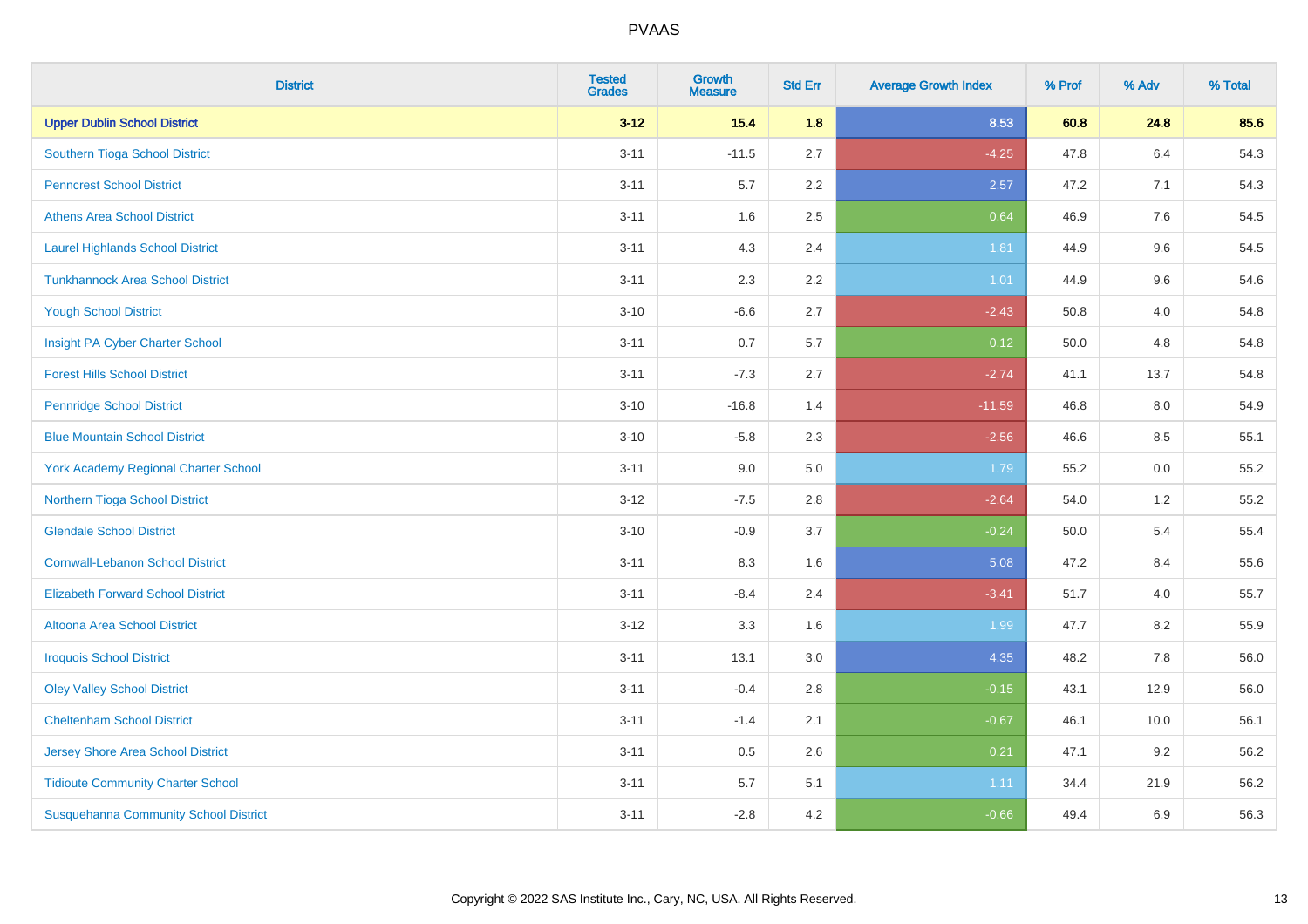| <b>District</b>                                    | <b>Tested</b><br><b>Grades</b> | <b>Growth</b><br><b>Measure</b> | <b>Std Err</b> | <b>Average Growth Index</b> | % Prof | % Adv   | % Total |
|----------------------------------------------------|--------------------------------|---------------------------------|----------------|-----------------------------|--------|---------|---------|
| <b>Upper Dublin School District</b>                | $3 - 12$                       | 15.4                            | 1.8            | 8.53                        | 60.8   | 24.8    | 85.6    |
| <b>Moniteau School District</b>                    | $3 - 11$                       | $-11.8$                         | 3.3            | $-3.56$                     | 50.0   | 6.3     | 56.3    |
| <b>Steel Valley School District</b>                | $3 - 11$                       | 6.5                             | 3.4            | 1.89                        | 50.7   | 5.6     | 56.3    |
| <b>Commonwealth Charter Academy Charter School</b> | $3 - 10$                       | 9.1                             | 1.9            | 4.90                        | 47.2   | 9.1     | 56.3    |
| <b>Loyalsock Township School District</b>          | $3-12$                         | 4.2                             | 2.8            | 1.47                        | 54.3   | 2.1     | 56.4    |
| <b>Whitehall-Coplay School District</b>            | $3 - 11$                       | 6.1                             | 1.8            | 3.45                        | 49.3   | 7.4     | 56.6    |
| <b>Bethlehem Area School District</b>              | $3 - 11$                       | 9.3                             | 1.1            | 8.15                        | 44.7   | 12.0    | 56.7    |
| <b>Allegheny-Clarion Valley School District</b>    | $3 - 10$                       | 7.8                             | 4.7            | 1.65                        | 53.3   | 3.3     | 56.7    |
| <b>Lehighton Area School District</b>              | $3 - 11$                       | $-1.6$                          | 2.3            | $-0.70$                     | 51.1   | 5.6     | 56.7    |
| South Side Area School District                    | $3 - 11$                       | $-1.6$                          | 3.3            | $-0.48$                     | 50.0   | 6.8     | 56.8    |
| <b>Millville Area School District</b>              | $3 - 12$                       | $-0.9$                          | 4.7            | $-0.18$                     | 51.4   | 5.4     | 56.8    |
| <b>Twin Valley School District</b>                 | $3 - 12$                       | $-3.6$                          | 2.1            | $-1.69$                     | 49.6   | 7.1     | 56.8    |
| <b>Waynesboro Area School District</b>             | $3 - 12$                       | $-6.1$                          | 1.9            | $-3.20$                     | 50.0   | 6.8     | 56.8    |
| <b>Williamsport Area School District</b>           | $3 - 11$                       | 1.9                             | 1.8            | 1.04                        | 44.1   | 12.8    | 56.9    |
| <b>Brockway Area School District</b>               | $3 - 11$                       | 0.6                             | 3.6            | 0.16                        | 49.2   | $7.7$   | 56.9    |
| <b>Cambria Heights School District</b>             | $3 - 10$                       | $-4.1$                          | 3.1            | $-1.32$                     | 51.0   | $6.0\,$ | 57.0    |
| <b>Central Greene School District</b>              | $3 - 11$                       | $-1.6$                          | 2.8            | $-0.55$                     | 54.2   | 2.8     | 57.0    |
| <b>Keystone School District</b>                    | $3 - 11$                       | 3.1                             | 3.3            | 0.94                        | 50.6   | 6.5     | 57.1    |
| <b>Wilson Area School District</b>                 | $3 - 11$                       | 6.0                             | 2.6            | 2.30                        | 48.7   | 8.5     | 57.2    |
| <b>Valley Grove School District</b>                | $3 - 10$                       | $-3.7$                          | 3.7            | $-1.01$                     | 51.2   | 6.1     | 57.3    |
| <b>Brandywine Heights Area School District</b>     | $3 - 11$                       | $-4.9$                          | 2.7            | $-1.81$                     | 49.2   | 8.2     | 57.4    |
| <b>Armstrong School District</b>                   | $3 - 11$                       | 2.6                             | 1.7            | 1.53                        | 51.5   | 6.1     | 57.6    |
| <b>Cranberry Area School District</b>              | $3 - 12$                       | 9.2                             | 3.0            | 3.04                        | 47.5   | 10.2    | 57.6    |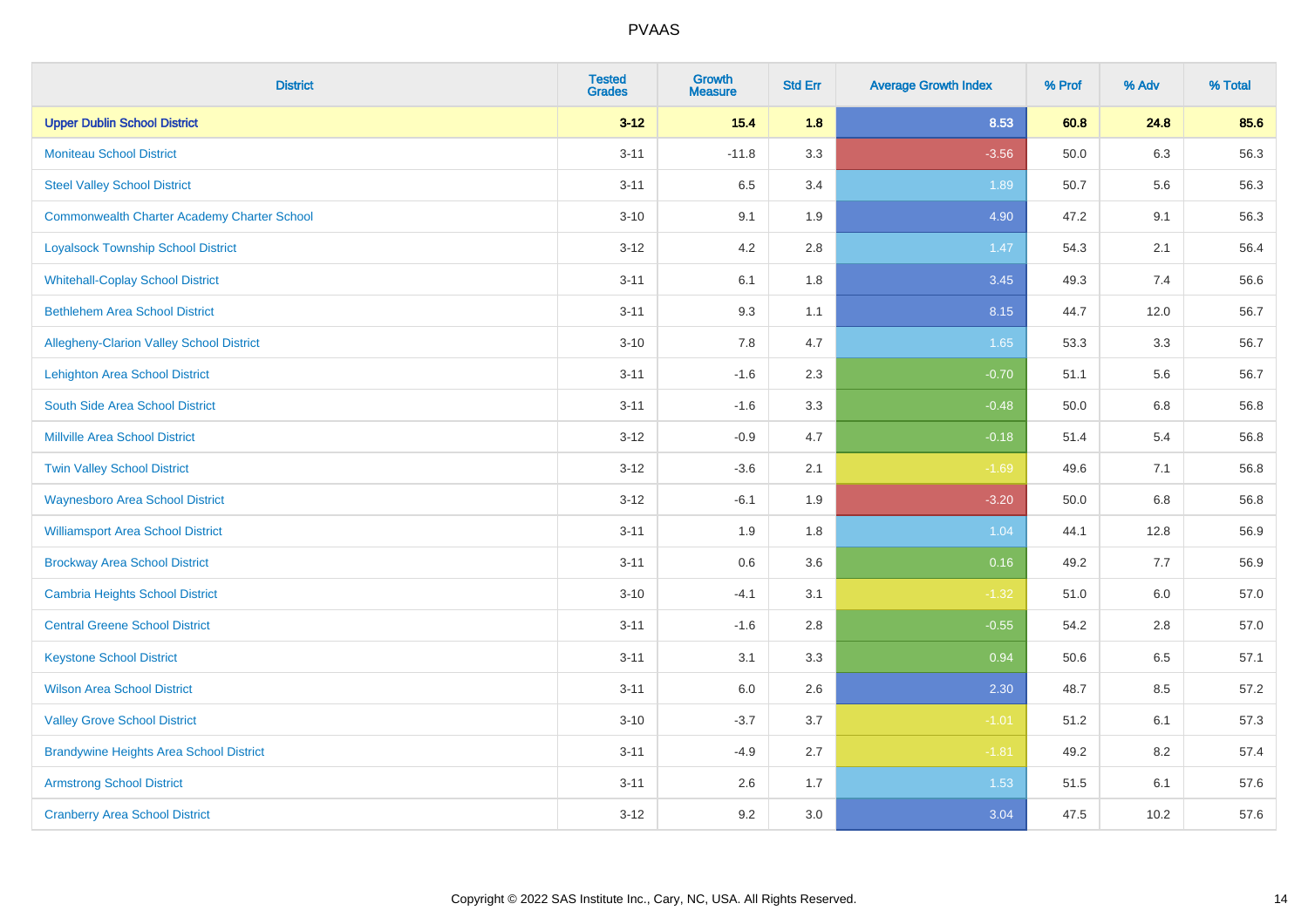| <b>District</b>                                 | <b>Tested</b><br><b>Grades</b> | <b>Growth</b><br><b>Measure</b> | <b>Std Err</b> | <b>Average Growth Index</b> | % Prof | % Adv | % Total |
|-------------------------------------------------|--------------------------------|---------------------------------|----------------|-----------------------------|--------|-------|---------|
| <b>Upper Dublin School District</b>             | $3 - 12$                       | $15.4$                          | 1.8            | 8.53                        | 60.8   | 24.8  | 85.6    |
| <b>Eastern Lancaster County School District</b> | $3 - 12$                       | 4.5                             | 2.2            | 2.09                        | 46.3   | 11.4  | 57.6    |
| <b>Bald Eagle Area School District</b>          | $3 - 11$                       | $-2.1$                          | 2.7            | $-0.75$                     | 48.4   | 9.4   | 57.7    |
| <b>Susquenita School District</b>               | $3 - 11$                       | $-0.1$                          | 2.8            | $-0.01$                     | 47.7   | 10.1  | 57.8    |
| <b>Brentwood Borough School District</b>        | $3 - 11$                       | $-5.3$                          | 3.0            | $-1.72$                     | 52.0   | 6.1   | 58.2    |
| <b>Dover Area School District</b>               | $3 - 12$                       | 6.0                             | 2.1            | 2.94                        | 52.2   | 6.0   | 58.2    |
| <b>Bellefonte Area School District</b>          | $3 - 11$                       | $-0.4$                          | 2.2            | $-0.17$                     | 47.6   | 10.6  | 58.2    |
| <b>Riverside Beaver County School District</b>  | $3 - 11$                       | $-14.0$                         | 3.0            | $-4.64$                     | 49.4   | 8.8   | 58.2    |
| <b>West York Area School District</b>           | $3 - 12$                       | 3.2                             | 2.3            | 1.38                        | 53.8   | 4.4   | 58.2    |
| <b>Commodore Perry School District</b>          | $3 - 11$                       | 3.2                             | 5.5            | 0.58                        | 58.3   | 0.0   | 58.3    |
| <b>Bedford Area School District</b>             | $3 - 11$                       | 2.5                             | 2.6            | 0.93                        | 48.5   | 10.0  | 58.5    |
| Johnsonburg Area School District                | $3 - 11$                       | $-14.1$                         | 3.9            | $-3.62$                     | 54.0   | 4.6   | 58.6    |
| <b>Shaler Area School District</b>              | $3 - 11$                       | $-0.8$                          | 1.9            | $-0.43$                     | 49.1   | 9.6   | 58.7    |
| <b>Western Wayne School District</b>            | $3 - 11$                       | 5.6                             | 2.9            | 1.93                        | 41.3   | 17.4  | 58.7    |
| <b>Ridgway Area School District</b>             | $3 - 11$                       | $-14.5$                         | 4.1            | $-3.56$                     | 49.0   | 9.8   | 58.8    |
| <b>Centennial School District</b>               | $3 - 10$                       | 7.1                             | 1.7            | 4.29                        | 50.1   | 8.7   | 58.9    |
| Southern Columbia Area School District          | $3 - 11$                       | $-14.6$                         | 3.0            | $-4.92$                     | 55.0   | 4.0   | 59.0    |
| <b>Reynolds School District</b>                 | $3 - 10$                       | 0.5                             | 3.4            | 0.16                        | 52.1   | 7.0   | 59.2    |
| <b>Carbondale Area School District</b>          | $3 - 10$                       | 7.4                             | 3.3            | 2.25                        | 56.6   | 2.6   | 59.2    |
| <b>Gettysburg Area School District</b>          | $3 - 11$                       | $-4.0$                          | 2.1            | $-1.89$                     | 45.3   | 14.0  | 59.3    |
| <b>Millersburg Area School District</b>         | $3 - 11$                       | 6.2                             | 3.8            | 1.63                        | 51.8   | 7.4   | 59.3    |
| <b>Somerset Area School District</b>            | $3 - 11$                       | $-4.4$                          | 2.3            | $-1.93$                     | 44.4   | 14.9  | 59.3    |
| <b>Sayre Area School District</b>               | $3 - 11$                       | 11.2                            | 3.5            | 3.20                        | 52.2   | 7.5   | 59.7    |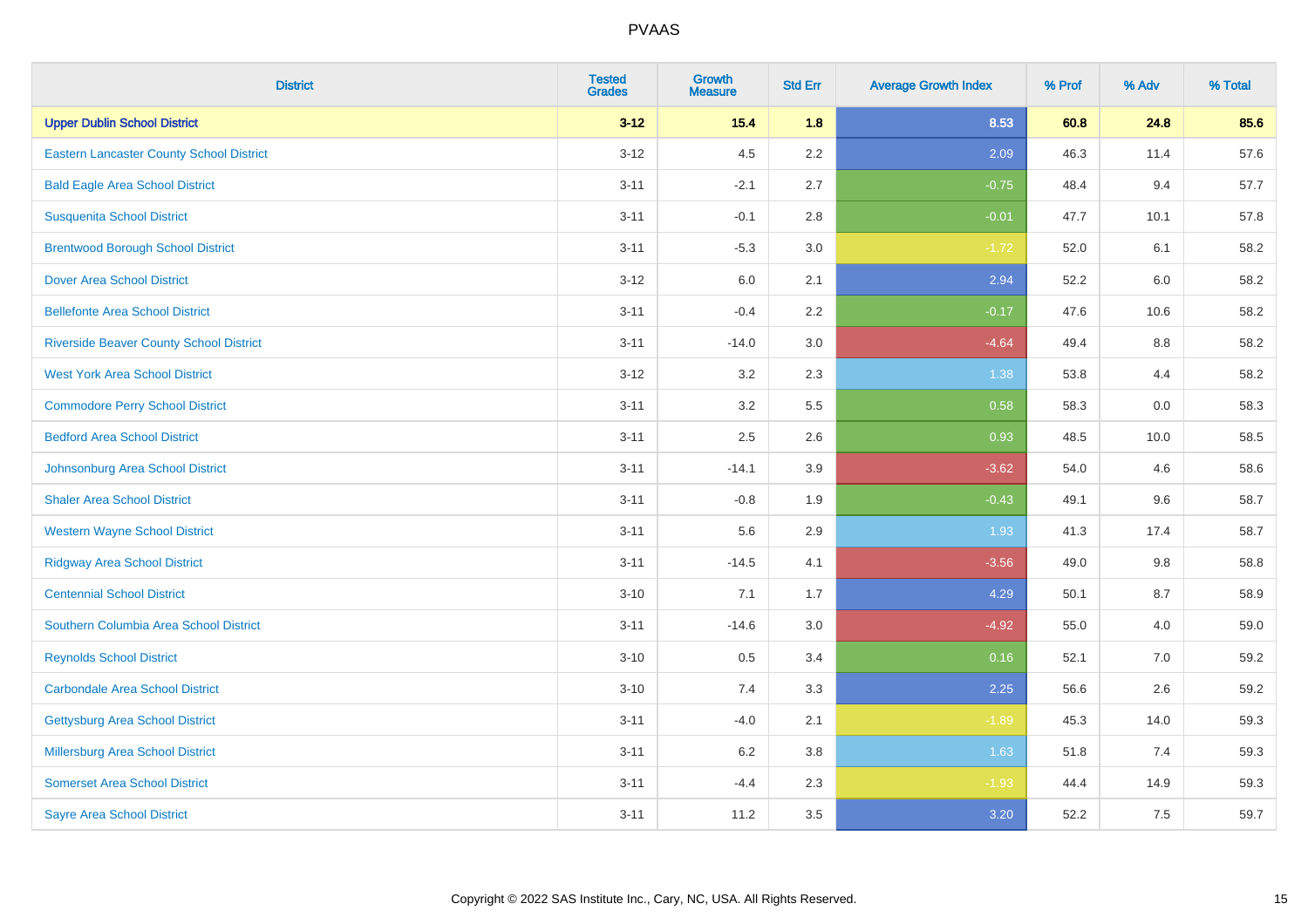| <b>District</b>                               | <b>Tested</b><br><b>Grades</b> | <b>Growth</b><br><b>Measure</b> | <b>Std Err</b> | <b>Average Growth Index</b> | % Prof | % Adv | % Total |
|-----------------------------------------------|--------------------------------|---------------------------------|----------------|-----------------------------|--------|-------|---------|
| <b>Upper Dublin School District</b>           | $3 - 12$                       | 15.4                            | 1.8            | 8.53                        | 60.8   | 24.8  | 85.6    |
| <b>Old Forge School District</b>              | $3 - 12$                       | $-5.9$                          | 3.4            | $-1.73$                     | 52.9   | 7.1   | 60.0    |
| <b>Apollo-Ridge School District</b>           | $3 - 12$                       | $-4.7$                          | 3.7            | $-1.24$                     | 50.0   | 10.0  | 60.0    |
| <b>Central Fulton School District</b>         | $3 - 11$                       | $-0.5$                          | 3.5            | $-0.14$                     | 51.4   | 8.6   | 60.0    |
| <b>Clarion Area School District</b>           | $3 - 11$                       | 10.3                            | 4.1            | 2.51                        | 45.4   | 14.6  | 60.0    |
| <b>Trinity Area School District</b>           | $3 - 11$                       | $-5.4$                          | 2.0            | $-2.71$                     | 48.3   | 11.8  | 60.1    |
| <b>Plum Borough School District</b>           | $3 - 11$                       | $-11.3$                         | 2.2            | $-5.19$                     | 51.1   | 9.0   | 60.1    |
| <b>Wilmington Area School District</b>        | $3 - 11$                       | 7.5                             | 3.0            | 2.48                        | 55.1   | 5.1   | 60.2    |
| <b>Eastern Lebanon County School District</b> | $3 - 11$                       | 8.6                             | 2.2            | 3.84                        | 48.8   | 11.4  | 60.3    |
| <b>Carlisle Area School District</b>          | $3 - 11$                       | $-5.3$                          | 1.9            | $-2.81$                     | 54.0   | 6.3   | 60.3    |
| <b>Fort Cherry School District</b>            | $3 - 10$                       | $-5.9$                          | 3.8            | $-1.56$                     | 55.2   | 5.2   | 60.3    |
| <b>Greenville Area School District</b>        | $3 - 11$                       | 0.7                             | 2.9            | 0.26                        | 53.4   | 6.9   | 60.3    |
| <b>Mohawk Area School District</b>            | $3 - 11$                       | $-7.5$                          | 3.1            | $-2.45$                     | 49.4   | 11.0  | 60.4    |
| <b>Spring Cove School District</b>            | $3 - 11$                       | 3.4                             | 2.5            | 1.33                        | 47.8   | 12.7  | 60.4    |
| <b>Palisades School District</b>              | $3 - 11$                       | $-8.7$                          | 2.8            | $-3.06$                     | 53.8   | 6.7   | 60.5    |
| <b>Punxsutawney Area School District</b>      | $3 - 11$                       | 4.2                             | 2.9            | 1.45                        | 55.0   | 5.5   | 60.6    |
| <b>Octorara Area School District</b>          | $3 - 11$                       | 9.1                             | 2.4            | 3.82                        | 52.1   | 8.5   | 60.6    |
| <b>Central Dauphin School District</b>        | $3 - 11$                       | 4.4                             | 1.3            | 3.32                        | 53.3   | 7.4   | 60.7    |
| <b>Mcguffey School District</b>               | $3 - 11$                       | 2.1                             | 2.6            | 0.81                        | 57.7   | 3.1   | 60.8    |
| <b>Montgomery Area School District</b>        | $3 - 11$                       | 10.7                            | 3.6            | 2.96                        | 48.7   | 12.4  | 61.1    |
| Ambridge Area School District                 | $3 - 12$                       | 9.1                             | 2.6            | 3.46                        | 50.4   | 10.7  | 61.1    |
| <b>Wellsboro Area School District</b>         | $3 - 11$                       | $-12.4$                         | 3.0            | $-4.11$                     | 49.2   | 11.9  | 61.1    |
| <b>Rose Tree Media School District</b>        | $3 - 10$                       | $-25.6$                         | 2.4            | $-10.76$                    | 54.8   | 6.4   | 61.2    |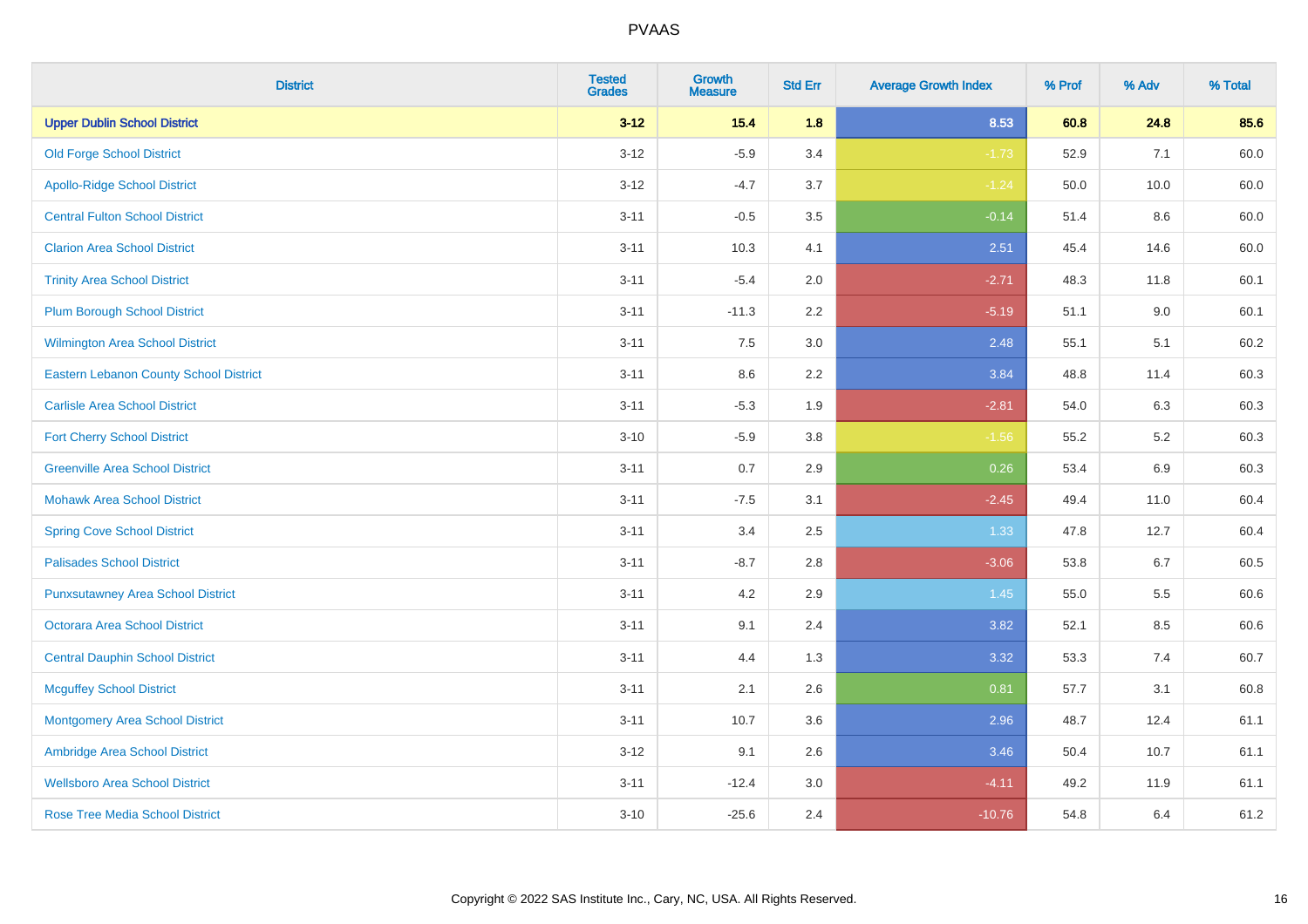| <b>District</b>                                | <b>Tested</b><br><b>Grades</b> | Growth<br><b>Measure</b> | <b>Std Err</b> | <b>Average Growth Index</b> | % Prof | % Adv   | % Total |
|------------------------------------------------|--------------------------------|--------------------------|----------------|-----------------------------|--------|---------|---------|
| <b>Upper Dublin School District</b>            | $3 - 12$                       | $15.4$                   | 1.8            | 8.53                        | 60.8   | 24.8    | 85.6    |
| Elizabethtown Area School District             | $3 - 12$                       | $-0.9$                   | 1.9            | $-0.47$                     | 50.0   | 11.2    | 61.2    |
| <b>Conewago Valley School District</b>         | $3 - 12$                       | $-0.9$                   | 2.0            | $-0.45$                     | 51.7   | 9.6     | 61.3    |
| <b>South Eastern School District</b>           | $3 - 11$                       | 0.9                      | 2.4            | 0.39                        | 54.8   | 6.6     | 61.4    |
| Karns City Area School District                | $3 - 11$                       | $-6.0$                   | 2.9            | $-2.03$                     | 53.1   | 8.3     | 61.5    |
| <b>Union Area School District</b>              | $3 - 11$                       | 1.9                      | 4.3            | 0.44                        | 61.5   | 0.0     | 61.5    |
| <b>Newport School District</b>                 | $3 - 12$                       | 1.4                      | 3.5            | 0.41                        | 51.5   | 10.3    | 61.8    |
| <b>Lower Dauphin School District</b>           | $3 - 11$                       | 0.6                      | 1.9            | 0.33                        | 49.2   | 12.6    | 61.8    |
| <b>Fairfield Area School District</b>          | $3 - 11$                       | $-5.6$                   | 3.4            | $-1.66$                     | 57.9   | 4.0     | 61.8    |
| <b>Everett Area School District</b>            | $3 - 11$                       | 5.0                      | 3.4            | 1.47                        | 60.5   | 1.3     | 61.8    |
| <b>Upper Moreland Township School District</b> | $3 - 11$                       | $-5.0$                   | 2.2            | $-2.31$                     | 57.9   | 4.0     | 61.9    |
| <b>Line Mountain School District</b>           | $3 - 11$                       | 4.1                      | 3.2            | 1.27                        | 52.9   | 9.2     | 62.1    |
| <b>Homer-Center School District</b>            | $3 - 11$                       | 9.7                      | 3.6            | 2.70                        | 45.1   | 17.2    | 62.3    |
| <b>Palmerton Area School District</b>          | $3 - 11$                       | $-1.2$                   | 3.0            | $-0.39$                     | 57.4   | $5.0\,$ | 62.4    |
| <b>Hopewell Area School District</b>           | $3 - 11$                       | 2.6                      | 2.7            | 0.97                        | 58.4   | 4.0     | 62.4    |
| <b>Dallas School District</b>                  | $3 - 11$                       | $-2.5$                   | 2.2            | $-1.12$                     | 54.9   | 7.6     | 62.4    |
| <b>Otto-Eldred School District</b>             | $3 - 11$                       | $-0.7$                   | 4.2            | $-0.15$                     | 56.2   | 6.2     | 62.5    |
| Daniel Boone Area School District              | $3 - 12$                       | 5.7                      | 2.0            | 2.88                        | 51.0   | 11.5    | 62.6    |
| Pen Argyl Area School District                 | $3 - 12$                       | 9.2                      | 2.7            | 3.46                        | 50.0   | 12.6    | 62.6    |
| <b>Windber Area School District</b>            | $3 - 11$                       | $-7.2$                   | 3.2            | $-2.24$                     | 55.4   | 7.2     | 62.6    |
| <b>Pleasant Valley School District</b>         | $3 - 11$                       | 3.1                      | 2.0            | 1.57                        | 57.2   | 5.5     | 62.8    |
| <b>Berlin Brothersvalley School District</b>   | $3 - 11$                       | 4.0                      | 4.2            | 0.96                        | 48.8   | 14.0    | 62.8    |
| Northwestern Lehigh School District            | $3 - 11$                       | 2.2                      | 2.3            | 0.93                        | 53.3   | 9.7     | 63.0    |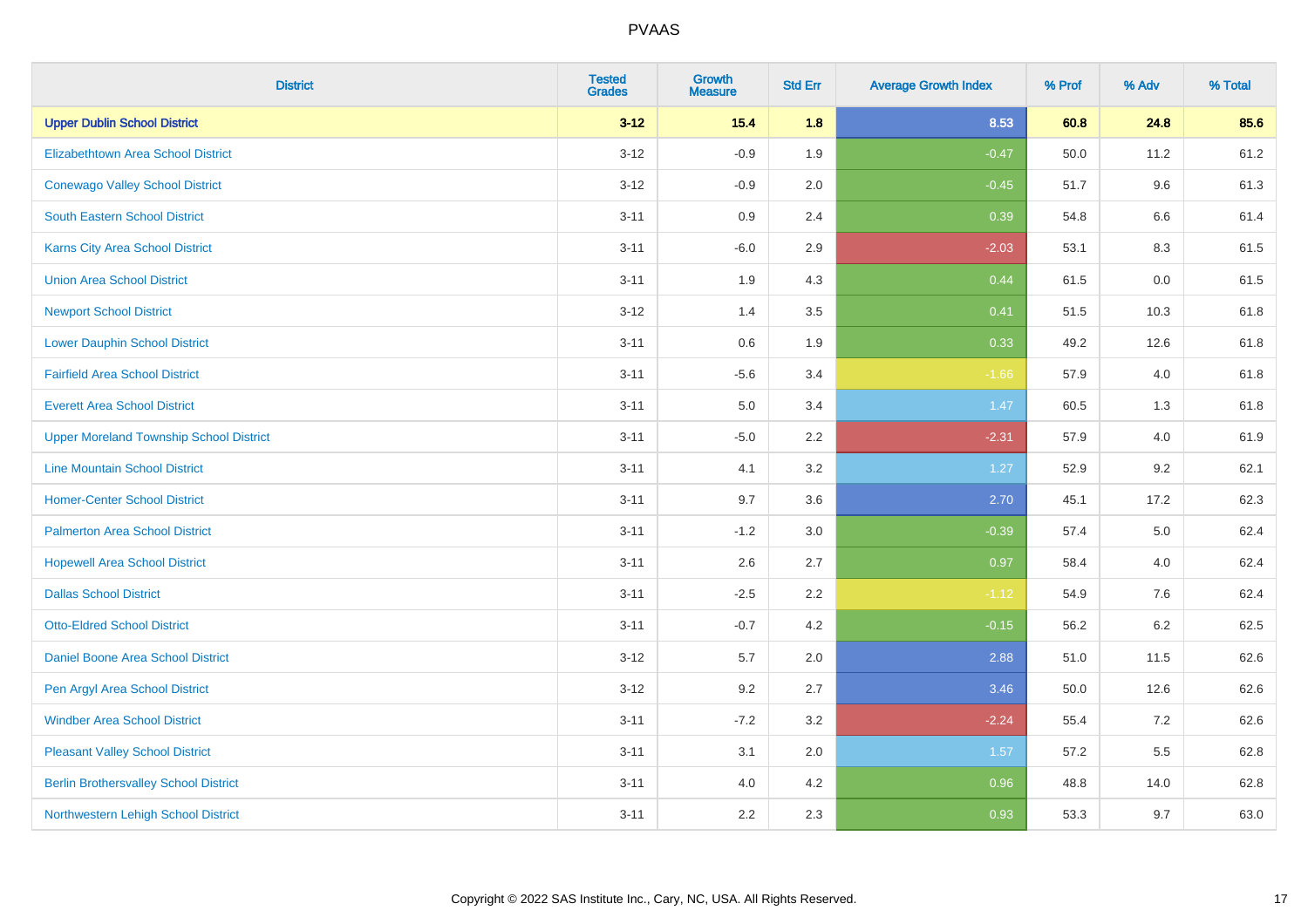| <b>District</b>                               | <b>Tested</b><br><b>Grades</b> | Growth<br><b>Measure</b> | <b>Std Err</b> | <b>Average Growth Index</b> | % Prof | % Adv | % Total |
|-----------------------------------------------|--------------------------------|--------------------------|----------------|-----------------------------|--------|-------|---------|
| <b>Upper Dublin School District</b>           | $3 - 12$                       | $15.4$                   | 1.8            | 8.53                        | 60.8   | 24.8  | 85.6    |
| <b>Western Beaver County School District</b>  | $3 - 11$                       | $-7.8$                   | 4.2            | $-1.87$                     | 56.5   | 6.5   | 63.0    |
| Northampton Area School District              | $3 - 11$                       | 4.0                      | 1.6            | 2.51                        | 52.3   | 10.8  | 63.1    |
| <b>Charleroi School District</b>              | $3 - 11$                       | $-2.6$                   | 3.0            | $-0.86$                     | 55.7   | 7.4   | 63.1    |
| <b>Chartiers Valley School District</b>       | $3 - 11$                       | $-1.7$                   | 2.0            | $-0.81$                     | 54.7   | 8.4   | 63.1    |
| Lake-Lehman School District                   | $3 - 11$                       | 10.8                     | 2.7            | 3.93                        | 55.3   | 7.9   | 63.2    |
| <b>Kennett Consolidated School District</b>   | $3 - 11$                       | 4.8                      | 1.8            | 2.61                        | 52.5   | 10.7  | 63.2    |
| <b>Bermudian Springs School District</b>      | $3 - 11$                       | $-5.5$                   | 2.9            | $-1.94$                     | 56.4   | 6.8   | 63.2    |
| Shippensburg Area School District             | $3 - 11$                       | 9.3                      | 1.9            | 4.84                        | 53.1   | 10.2  | 63.3    |
| <b>Warwick School District</b>                | $3 - 11$                       | 5.2                      | 1.9            | 2.76                        | 46.4   | 17.0  | 63.3    |
| <b>Lakeview School District</b>               | $3 - 11$                       | $-0.9$                   | 3.7            | $-0.24$                     | 60.3   | 3.2   | 63.5    |
| <b>Clarion-Limestone Area School District</b> | $3 - 12$                       | $-2.5$                   | 4.1            | $-0.60$                     | 56.8   | 6.8   | 63.6    |
| <b>Southeastern Greene School District</b>    | $3 - 10$                       | 3.3                      | 4.6            | 0.72                        | 57.6   | 6.1   | 63.6    |
| <b>Bentworth School District</b>              | $3 - 11$                       | 5.7                      | 3.2            | 1.75                        | 44.2   | 19.5  | 63.6    |
| <b>West Shore School District</b>             | $3 - 12$                       | 5.0                      | 1.4            | 3.59                        | 54.2   | 9.4   | 63.6    |
| <b>Avella Area School District</b>            | $3 - 12$                       | $-0.3$                   | 4.7            | $-0.05$                     | 49.3   | 14.5  | 63.8    |
| <b>Upper Adams School District</b>            | $3 - 11$                       | 1.3                      | 2.9            | 0.47                        | 55.2   | 8.6   | 63.8    |
| <b>Coudersport Area School District</b>       | $3 - 11$                       | 7.7                      | 3.7            | 2.06                        | 55.7   | 8.2   | 63.9    |
| <b>Southmoreland School District</b>          | $3 - 11$                       | $-8.3$                   | 3.6            | $-2.32$                     | 56.8   | 7.2   | 64.0    |
| <b>Harbor Creek School District</b>           | $3 - 11$                       | $-7.1$                   | 2.7            | $-2.67$                     | 48.8   | 15.2  | 64.0    |
| <b>Mercer Area School District</b>            | $3 - 11$                       | $-0.2$                   | 3.3            | $-0.06$                     | 56.0   | 8.0   | 64.0    |
| <b>Ephrata Area School District</b>           | $3 - 11$                       | 5.6                      | 1.8            | 3.12                        | 54.7   | 9.5   | 64.2    |
| <b>Chartiers-Houston School District</b>      | $3 - 10$                       | $-8.6$                   | 3.5            | $-2.41$                     | 59.7   | 4.5   | 64.2    |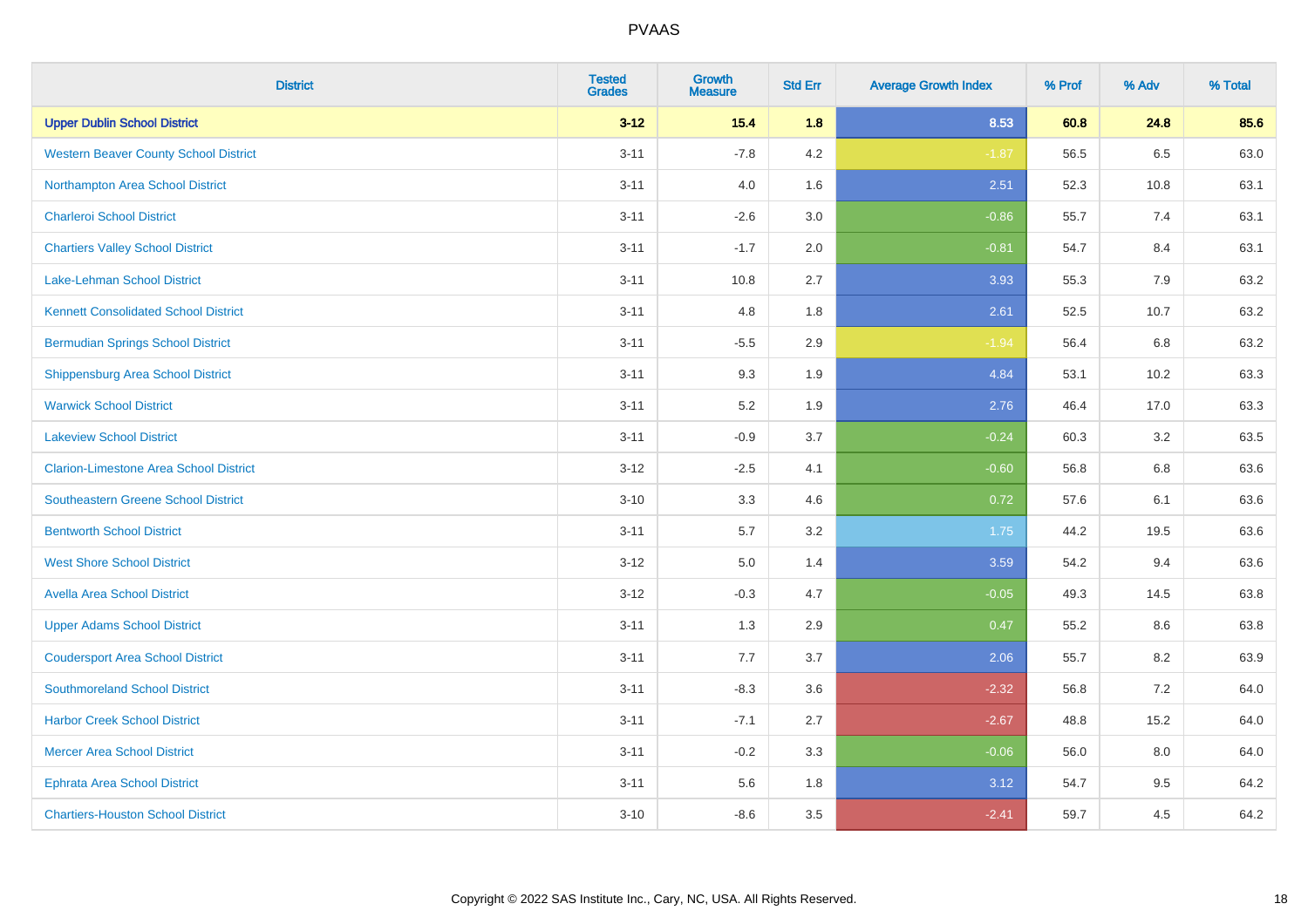| <b>District</b>                             | <b>Tested</b><br><b>Grades</b> | <b>Growth</b><br><b>Measure</b> | <b>Std Err</b> | <b>Average Growth Index</b> | % Prof | % Adv   | % Total |
|---------------------------------------------|--------------------------------|---------------------------------|----------------|-----------------------------|--------|---------|---------|
| <b>Upper Dublin School District</b>         | $3 - 12$                       | $15.4$                          | 1.8            | 8.53                        | 60.8   | 24.8    | 85.6    |
| <b>Dubois Area School District</b>          | $3 - 11$                       | $-6.2$                          | 2.0            | $-3.07$                     | 50.9   | 13.4    | 64.3    |
| <b>Belmont Charter School</b>               | $3 - 10$                       | 16.0                            | 6.5            | 2.45                        | 64.3   | $0.0\,$ | 64.3    |
| <b>Avonworth School District</b>            | $3 - 10$                       | $-12.6$                         | 3.1            | $-4.01$                     | 59.8   | 4.6     | 64.4    |
| <b>Penn Manor School District</b>           | $3 - 11$                       | $-0.4$                          | 1.6            | $-0.25$                     | 51.9   | 12.6    | 64.5    |
| <b>Albert Gallatin Area School District</b> | $3 - 11$                       | $-0.8$                          | 2.4            | $-0.32$                     | 54.5   | 10.0    | 64.6    |
| Shenango Area School District               | $3 - 11$                       | $-2.6$                          | 3.3            | $-0.79$                     | 50.6   | 13.9    | 64.6    |
| <b>Wyoming Area School District</b>         | $3 - 10$                       | $-1.3$                          | 2.6            | $-0.50$                     | 53.8   | 10.8    | 64.6    |
| <b>Blackhawk School District</b>            | $3 - 11$                       | 4.7                             | 2.3            | 2.01                        | 55.8   | $8.8\,$ | 64.6    |
| <b>Montoursville Area School District</b>   | $3 - 12$                       | 10.8                            | 2.5            | 4.24                        | 44.6   | 20.1    | 64.8    |
| <b>Manheim Central School District</b>      | $3 - 11$                       | 2.1                             | 2.1            | 1.01                        | 53.2   | 11.6    | 64.8    |
| Lampeter-Strasburg School District          | $3 - 12$                       | $-8.6$                          | 2.0            | $-4.33$                     | 55.1   | $9.8\,$ | 64.8    |
| <b>Cocalico School District</b>             | $3 - 11$                       | 10.6                            | 2.0            | 5.18                        | 50.8   | 14.1    | 64.8    |
| 21st Century Cyber Charter School           | $6 - 12$                       | 5.7                             | 2.3            | 2.50                        | 56.7   | 8.3     | 65.0    |
| Penns Valley Area School District           | $3 - 12$                       | 14.0                            | 2.9            | 4.80                        | 41.9   | 23.1    | 65.0    |
| <b>West Perry School District</b>           | $3 - 11$                       | 12.5                            | 2.5            | 4.99                        | 56.6   | 8.4     | 65.0    |
| <b>Fleetwood Area School District</b>       | $3 - 10$                       | 12.2                            | 2.2            | 5.68                        | 53.5   | 11.6    | 65.2    |
| <b>Bellwood-Antis School District</b>       | $3 - 10$                       | $-1.2$                          | 3.2            | $-0.39$                     | 55.1   | 10.1    | 65.2    |
| Saint Marys Area School District            | $3 - 11$                       | 7.8                             | 2.6            | 3.04                        | 57.0   | 8.2     | 65.2    |
| <b>Schuylkill Valley School District</b>    | $3 - 11$                       | 1.4                             | 2.5            | 0.56                        | 55.1   | 10.2    | 65.3    |
| <b>Allegheny Valley School District</b>     | $3 - 11$                       | 8.5                             | 3.9            | 2.17                        | 53.1   | 12.2    | 65.3    |
| <b>Wayne Highlands School District</b>      | $3 - 11$                       | 7.8                             | 2.4            | 3.23                        | 52.3   | 13.1    | 65.4    |
| <b>Keystone Oaks School District</b>        | $3 - 11$                       | 5.5                             | 2.6            | 2.07                        | 53.2   | 12.1    | 65.4    |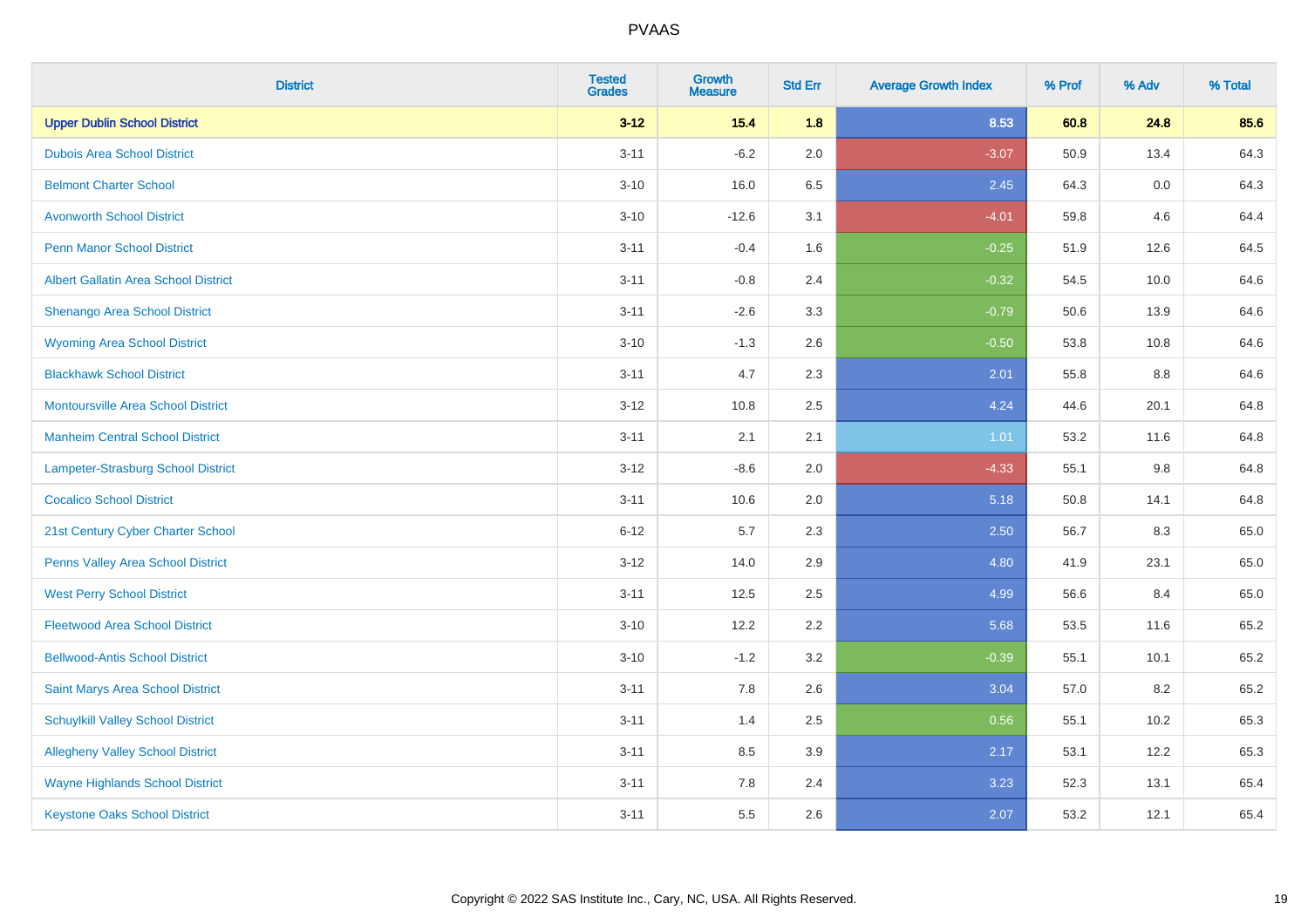| <b>District</b>                             | <b>Tested</b><br><b>Grades</b> | <b>Growth</b><br><b>Measure</b> | <b>Std Err</b> | <b>Average Growth Index</b> | % Prof | % Adv | % Total |
|---------------------------------------------|--------------------------------|---------------------------------|----------------|-----------------------------|--------|-------|---------|
| <b>Upper Dublin School District</b>         | $3 - 12$                       | 15.4                            | 1.8            | 8.53                        | 60.8   | 24.8  | 85.6    |
| <b>Littlestown Area School District</b>     | $3 - 11$                       | 11.4                            | 2.5            | 4.62                        | 55.2   | 10.4  | 65.6    |
| <b>Slippery Rock Area School District</b>   | $3 - 11$                       | $-6.3$                          | 2.5            | $-2.51$                     | 56.2   | 9.5   | 65.7    |
| <b>Central Valley School District</b>       | $3 - 10$                       | 4.8                             | 2.4            | 1.98                        | 56.9   | 9.0   | 65.9    |
| <b>Gateway School District</b>              | $3 - 11$                       | 0.8                             | 2.2            | 0.38                        | 52.1   | 13.8  | 65.9    |
| <b>Central Cambria School District</b>      | $3 - 11$                       | $3.0\,$                         | 2.5            | 1.17                        | 56.2   | 9.7   | 66.0    |
| Indiana Area School District                | $3 - 11$                       | $-5.3$                          | 2.3            | $-2.28$                     | 47.6   | 18.4  | 66.1    |
| <b>Wyalusing Area School District</b>       | $3 - 12$                       | $8.8\,$                         | 3.3            | 2.68                        | 54.6   | 11.7  | 66.2    |
| <b>Springfield Township School District</b> | $3 - 11$                       | $-18.9$                         | 3.2            | $-5.88$                     | 62.6   | 3.6   | 66.3    |
| <b>Boyertown Area School District</b>       | $3 - 11$                       | $-4.7$                          | 1.5            | $-3.17$                     | 55.2   | 11.3  | 66.5    |
| <b>Quakertown Community School District</b> | $3 - 12$                       | $-4.4$                          | 1.6            | $-2.70$                     | 56.5   | 10.0  | 66.6    |
| New Brighton Area School District           | $3 - 11$                       | 4.6                             | 3.1            | 1.47                        | 60.9   | 5.8   | 66.7    |
| <b>Oswayo Valley School District</b>        | $3 - 12$                       | 8.5                             | 5.0            | 1.68                        | 50.0   | 16.7  | 66.7    |
| <b>Hanover Public School District</b>       | $3 - 11$                       | 5.2                             | 2.8            | 1.83                        | 52.2   | 14.4  | 66.7    |
| Pennsylvania Leadership Charter School      | $3 - 11$                       | 4.6                             | 2.2            | 2.13                        | 55.4   | 11.2  | 66.7    |
| <b>Belle Vernon Area School District</b>    | $3 - 11$                       | 6.5                             | 2.6            | 2.44                        | 55.6   | 11.1  | 66.7    |
| <b>Hermitage School District</b>            | $3 - 12$                       | $3.8\,$                         | 2.4            | 1.60                        | 57.5   | 9.3   | 66.8    |
| Selinsgrove Area School District            | $3 - 12$                       | 8.3                             | 2.3            | 3.54                        | 56.8   | 10.0  | 66.8    |
| <b>United School District</b>               | $3 - 11$                       | 2.1                             | 3.4            | 0.63                        | 60.3   | 6.6   | 66.9    |
| <b>Central York School District</b>         | $3 - 12$                       | 12.3                            | 1.7            | 7.20                        | 55.5   | 11.5  | 67.0    |
| <b>Baldwin-Whitehall School District</b>    | $3 - 11$                       | 1.8                             | 1.9            | 0.94                        | 58.6   | 8.6   | 67.1    |
| <b>Wilson School District</b>               | $3 - 12$                       | 8.8                             | 1.5            | 5.96                        | 52.6   | 14.6  | 67.2    |
| <b>Perkiomen Valley School District</b>     | $3 - 11$                       | $-3.5$                          | 1.6            | $-2.18$                     | 53.8   | 13.4  | 67.2    |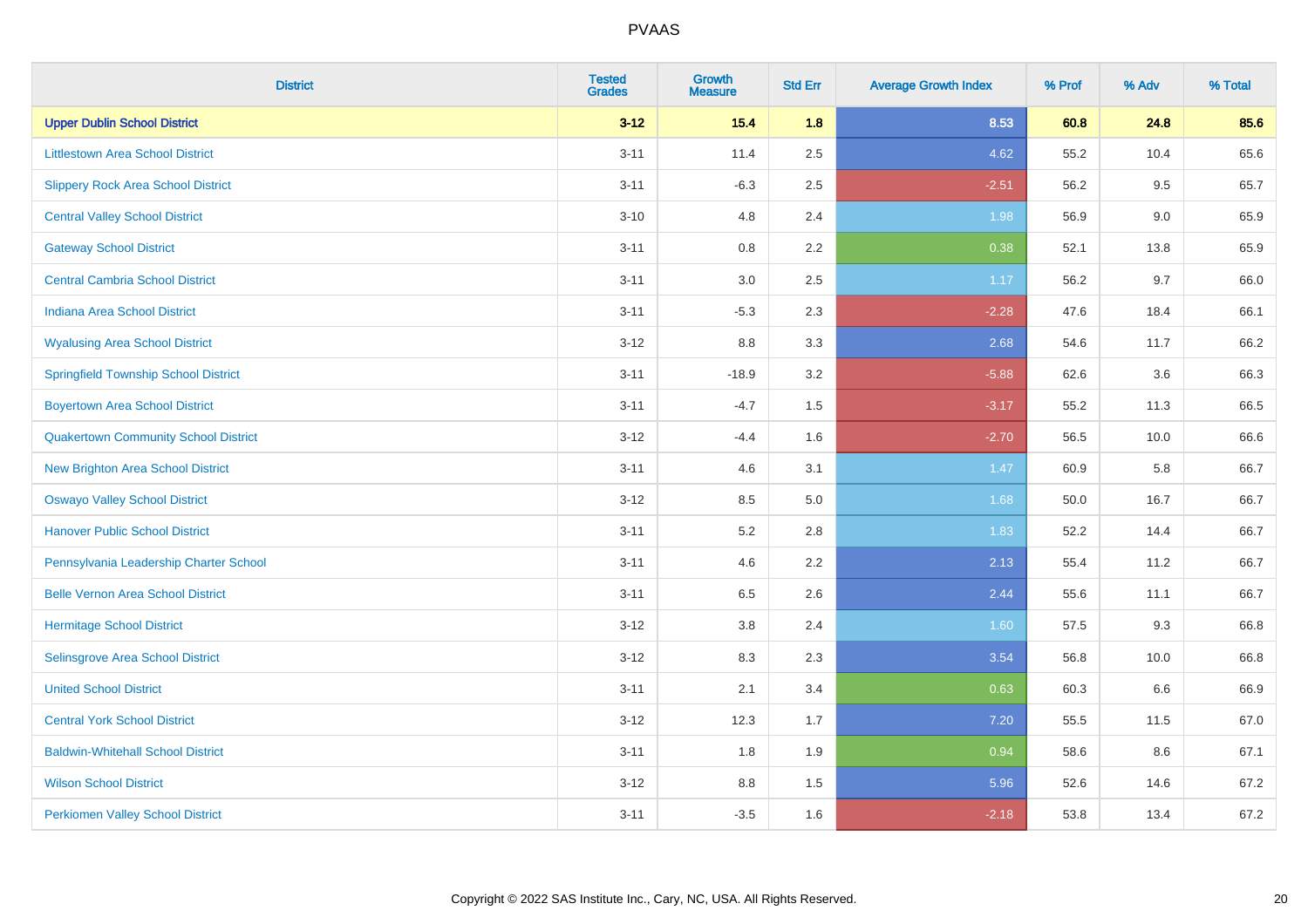| <b>District</b>                                 | <b>Tested</b><br><b>Grades</b> | <b>Growth</b><br><b>Measure</b> | <b>Std Err</b> | <b>Average Growth Index</b> | % Prof | % Adv | % Total |
|-------------------------------------------------|--------------------------------|---------------------------------|----------------|-----------------------------|--------|-------|---------|
| <b>Upper Dublin School District</b>             | $3 - 12$                       | 15.4                            | 1.8            | 8.53                        | 60.8   | 24.8  | 85.6    |
| <b>General Mclane School District</b>           | $3 - 11$                       | 3.1                             | 2.9            | 1.07                        | 62.3   | 4.9   | 67.2    |
| <b>South Park School District</b>               | $3 - 11$                       | $-11.3$                         | 2.7            | $-4.23$                     | 53.5   | 13.7  | 67.3    |
| <b>East Penn School District</b>                | $3 - 11$                       | 4.1                             | 1.3            | 3.27                        | 55.8   | 11.5  | 67.3    |
| Leechburg Area School District                  | $3 - 11$                       | 4.4                             | 4.0            | 1.09                        | 47.8   | 19.6  | 67.4    |
| Pennsylvania Virtual Charter School             | $3 - 11$                       | 11.8                            | 3.5            | 3.37                        | 56.5   | 11.1  | 67.6    |
| <b>Westinghouse Arts Academy Charter School</b> | $9 - 10$                       | $-0.7$                          | 3.6            | $-0.19$                     | 59.2   | 8.4   | 67.6    |
| Northeastern York School District               | $3 - 11$                       | 5.9                             | 2.0            | 3.03                        | 51.1   | 16.6  | 67.6    |
| <b>Bloomsburg Area School District</b>          | $3 - 10$                       | 0.7                             | 3.0            | 0.23                        | 55.9   | 11.8  | 67.6    |
| <b>Abington School District</b>                 | $3 - 10$                       | $-11.5$                         | 1.9            | $-6.00$                     | 56.2   | 11.6  | 67.8    |
| <b>Kiski Area School District</b>               | $3 - 11$                       | $-3.7$                          | 2.0            | $-1.86$                     | 57.4   | 10.4  | 67.8    |
| <b>Neshannock Township School District</b>      | $3 - 10$                       | $-9.7$                          | 2.9            | $-3.34$                     | 62.4   | 5.6   | 67.9    |
| <b>Hempfield School District</b>                | $3 - 11$                       | 0.1                             | 1.4            | 0.08                        | 58.2   | 9.9   | 68.2    |
| <b>Neshaminy School District</b>                | $3 - 11$                       | 4.0                             | 1.3            | 3.02                        | 58.7   | 9.5   | 68.2    |
| <b>Ellwood City Area School District</b>        | $3 - 11$                       | $-4.2$                          | 3.2            | $-1.29$                     | 54.1   | 14.1  | 68.2    |
| <b>Uniontown Area School District</b>           | $3 - 11$                       | 6.0                             | 3.2            | 1.87                        | 62.4   | 5.9   | 68.2    |
| <b>South Western School District</b>            | $3 - 12$                       | 3.9                             | 1.9            | 2.08                        | 60.2   | 8.1   | 68.3    |
| Renaissance Academy Charter School              | $3 - 11$                       | 8.3                             | 3.3            | 2.54                        | 45.6   | 22.8  | 68.4    |
| <b>Valley View School District</b>              | $3 - 11$                       | 18.1                            | 2.4            | 7.42                        | 53.7   | 14.7  | 68.4    |
| <b>Quaker Valley School District</b>            | $3 - 11$                       | $-2.8$                          | 2.6            | $-1.08$                     | 55.2   | 13.2  | 68.4    |
| North Pocono School District                    | $3 - 11$                       | $-2.3$                          | 3.4            | $-0.68$                     | 52.0   | 16.4  | 68.5    |
| <b>Central Columbia School District</b>         | $3 - 12$                       | $-4.8$                          | 2.6            | $-1.86$                     | 53.7   | 14.8  | 68.5    |
| <b>Seneca Valley School District</b>            | $3 - 11$                       | $-1.4$                          | 1.4            | $-0.99$                     | 57.2   | 11.4  | 68.6    |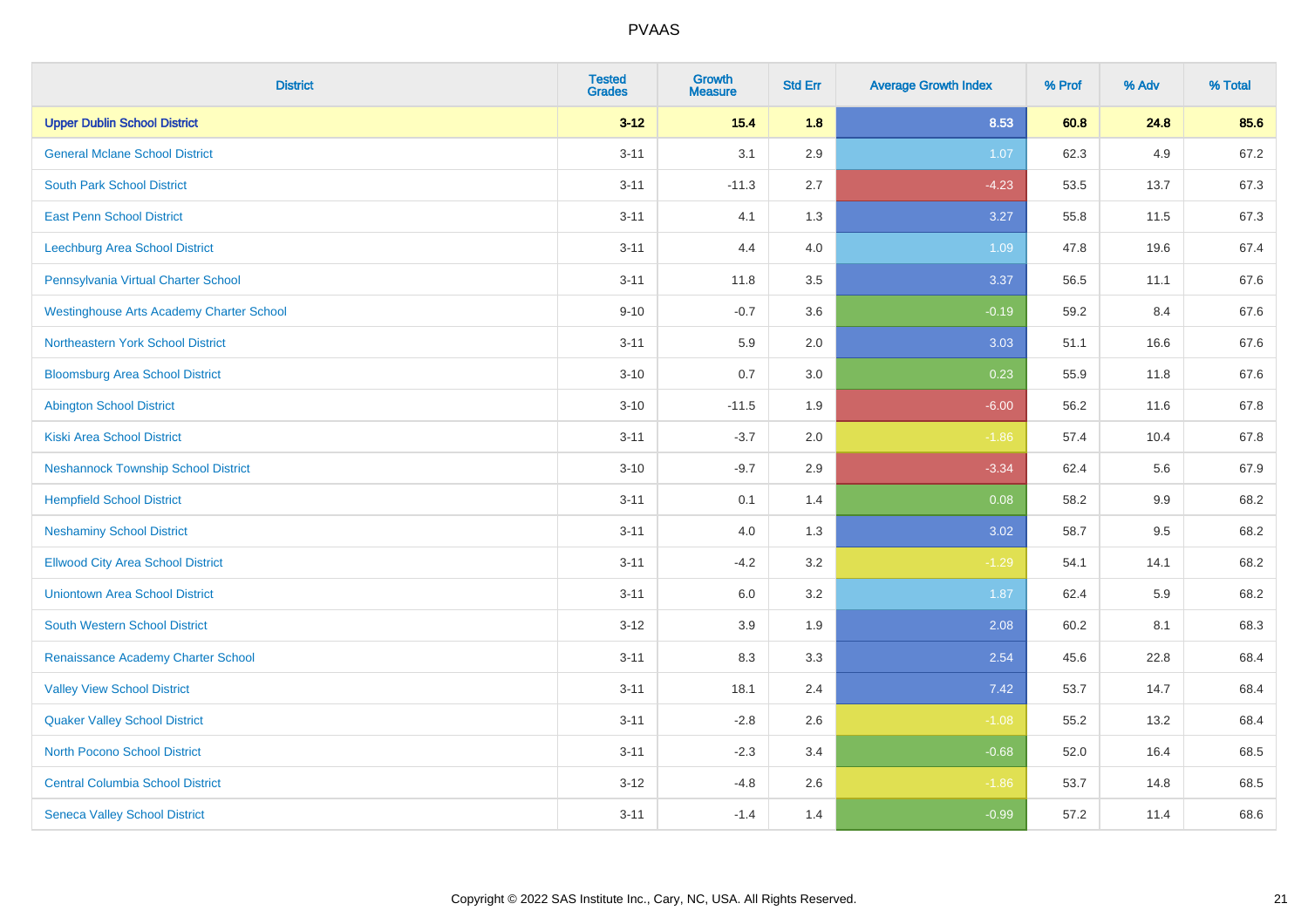| <b>District</b>                           | <b>Tested</b><br><b>Grades</b> | <b>Growth</b><br><b>Measure</b> | <b>Std Err</b> | <b>Average Growth Index</b> | % Prof | % Adv   | % Total |
|-------------------------------------------|--------------------------------|---------------------------------|----------------|-----------------------------|--------|---------|---------|
| <b>Upper Dublin School District</b>       | $3 - 12$                       | $15.4$                          | 1.8            | 8.53                        | 60.8   | 24.8    | 85.6    |
| <b>Manheim Township School District</b>   | $3 - 12$                       | $-0.9$                          | 1.6            | $-0.58$                     | 53.2   | 15.5    | 68.7    |
| <b>Sharpsville Area School District</b>   | $3 - 11$                       | $-1.4$                          | 3.5            | $-0.40$                     | 55.2   | 13.4    | 68.7    |
| <b>Kutztown Area School District</b>      | $3 - 12$                       | $-0.2$                          | 3.2            | $-0.05$                     | 55.4   | 13.3    | 68.7    |
| Northern York County School District      | $3 - 11$                       | 15.6                            | 2.0            | 7.98                        | 57.4   | 11.5    | 68.8    |
| <b>Eastern York School District</b>       | $3 - 11$                       | 9.6                             | 2.6            | 3.71                        | 56.3   | 12.6    | 68.9    |
| <b>School Lane Charter School</b>         | $3 - 11$                       | 12.4                            | 3.6            | 3.43                        | 59.1   | $9.8\,$ | 68.9    |
| <b>Owen J Roberts School District</b>     | $3 - 11$                       | $-12.3$                         | 1.6            | $-7.61$                     | 57.0   | 11.9    | 69.0    |
| <b>Saucon Valley School District</b>      | $3 - 11$                       | 14.7                            | 2.5            | 5.98                        | 48.7   | 20.2    | 69.0    |
| <b>Nazareth Area School District</b>      | $3 - 11$                       | $-4.7$                          | 1.7            | $-2.82$                     | 59.2   | 9.9     | 69.0    |
| <b>Sullivan County School District</b>    | $3 - 10$                       | $-4.0$                          | 4.4            | $-0.90$                     | 66.7   | 2.6     | 69.2    |
| Penn Cambria School District              | $3 - 11$                       | $-0.0$                          | 2.7            | $-0.01$                     | 61.5   | 7.7     | 69.2    |
| East Pennsboro Area School District       | $3 - 11$                       | $-4.2$                          | 2.5            | $-1.71$                     | 60.8   | 8.5     | 69.3    |
| <b>Hollidaysburg Area School District</b> | $3 - 11$                       | 6.0                             | 2.1            | 2.88                        | 57.1   | 12.3    | 69.4    |
| <b>Ligonier Valley School District</b>    | $3 - 11$                       | 4.2                             | 3.1            | 1.34                        | 59.1   | 10.3    | 69.5    |
| <b>Greater Latrobe School District</b>    | $3 - 11$                       | 0.6                             | 1.9            | 0.31                        | 55.5   | 14.1    | 69.5    |
| <b>Girard School District</b>             | $3 - 11$                       | $-0.6$                          | 2.7            | $-0.22$                     | 53.9   | 15.6    | 69.6    |
| <b>Fort Leboeuf School District</b>       | $3 - 11$                       | 11.7                            | 2.5            | 4.73                        | 48.5   | 21.1    | 69.6    |
| South Butler County School District       | $3 - 10$                       | 3.9                             | 2.5            | 1.54                        | 53.1   | 16.6    | 69.7    |
| <b>Donegal School District</b>            | $3 - 12$                       | 3.1                             | 2.4            | 1.29                        | 60.6   | 9.1     | 69.7    |
| <b>Millcreek Township School District</b> | $3 - 11$                       | 3.1                             | 1.5            | 2.06                        | 55.6   | 14.2    | 69.7    |
| <b>Northgate School District</b>          | $3 - 11$                       | 6.3                             | 3.6            | 1.73                        | 53.3   | 16.7    | 70.0    |
| <b>Spring Grove Area School District</b>  | $3 - 11$                       | 5.6                             | 2.1            | 2.68                        | 55.1   | 15.0    | 70.1    |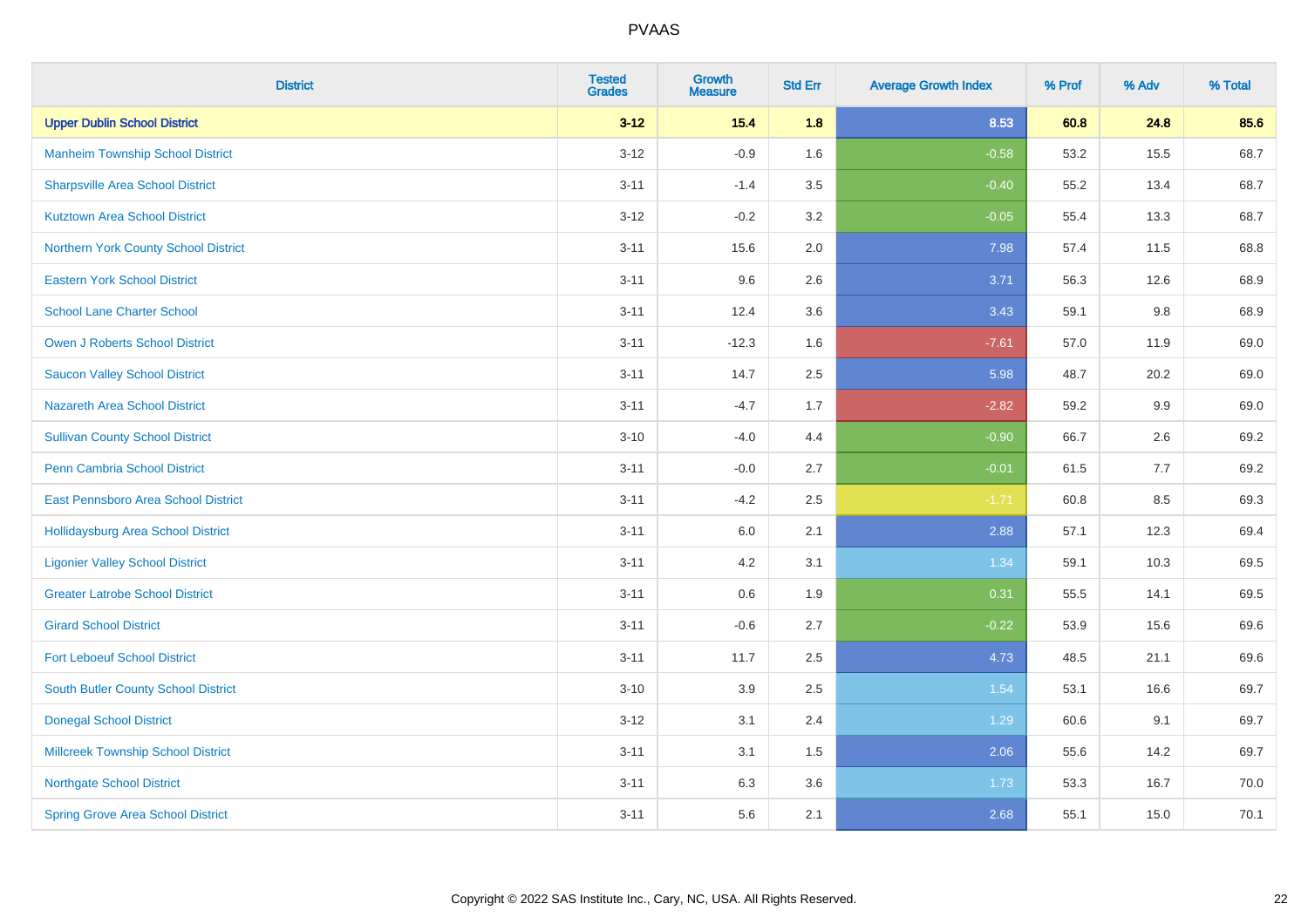| <b>District</b>                                | <b>Tested</b><br><b>Grades</b> | <b>Growth</b><br><b>Measure</b> | <b>Std Err</b> | <b>Average Growth Index</b> | % Prof | % Adv | % Total |
|------------------------------------------------|--------------------------------|---------------------------------|----------------|-----------------------------|--------|-------|---------|
| <b>Upper Dublin School District</b>            | $3 - 12$                       | 15.4                            | 1.8            | 8.53                        | 60.8   | 24.8  | 85.6    |
| <b>Marple Newtown School District</b>          | $3 - 11$                       | 2.0                             | 2.4            | 0.81                        | 57.6   | 12.8  | 70.4    |
| <b>Phoenixville Area School District</b>       | $3 - 11$                       | $-1.7$                          | 2.1            | $-0.83$                     | 59.9   | 10.6  | 70.5    |
| <b>Brookville Area School District</b>         | $3 - 11$                       | 6.9                             | $3.0\,$        | 2.30                        | 55.2   | 15.6  | 70.8    |
| <b>Upper Perkiomen School District</b>         | $3 - 11$                       | 22.1                            | 2.1            | 10.74                       | 57.7   | 13.2  | 70.9    |
| Mechanicsburg Area School District             | $3 - 11$                       | 5.9                             | 1.8            | 3.29                        | 57.2   | 13.7  | 70.9    |
| <b>Camp Hill School District</b>               | $3-12$                         | 2.3                             | 3.0            | 0.78                        | 53.6   | 17.5  | 71.1    |
| <b>Halifax Area School District</b>            | $3 - 11$                       | 4.7                             | 3.9            | 1.22                        | 61.5   | 9.6   | 71.2    |
| <b>Delaware Valley School District</b>         | $3 - 11$                       | 12.6                            | 1.8            | 6.93                        | 55.2   | 16.2  | 71.4    |
| <b>Conemaugh Township Area School District</b> | $3 - 12$                       | $-3.7$                          | 3.4            | $-1.09$                     | 53.8   | 17.6  | 71.4    |
| <b>Midd-West School District</b>               | $3 - 11$                       | 10.3                            | 2.7            | 3.80                        | 58.0   | 13.4  | 71.4    |
| Northern Bedford County School District        | $3 - 11$                       | 16.5                            | 3.6            | 4.58                        | 51.7   | 20.0  | 71.7    |
| Palmyra Area School District                   | $3 - 11$                       | 5.6                             | 1.9            | 2.96                        | 56.4   | 15.6  | 72.0    |
| <b>Greencastle-Antrim School District</b>      | $3 - 11$                       | $-3.0$                          | 2.2            | $-1.36$                     | 62.4   | 9.9   | 72.3    |
| <b>Burrell School District</b>                 | $3 - 11$                       | 4.5                             | 3.1            | 1.48                        | 58.5   | 13.8  | 72.3    |
| <b>Laurel School District</b>                  | $3 - 11$                       | 1.8                             | 3.1            | 0.59                        | 70.1   | 2.3   | 72.4    |
| <b>Derry Area School District</b>              | $3 - 11$                       | 13.2                            | 2.8            | 4.69                        | 60.0   | 12.5  | 72.5    |
| <b>North Penn School District</b>              | $3 - 11$                       | 9.1                             | 1.1            | 8.36                        | 55.8   | 17.0  | 72.8    |
| Southern York County School District           | $3 - 11$                       | 14.2                            | 2.1            | 6.91                        | 55.1   | 18.1  | 73.1    |
| <b>North Hills School District</b>             | $3 - 11$                       | $-1.8$                          | 1.8            | $-0.96$                     | 59.1   | 14.1  | 73.2    |
| <b>Wyomissing Area School District</b>         | $3 - 12$                       | 0.8                             | 2.6            | 0.33                        | 55.7   | 17.6  | 73.3    |
| <b>Hempfield Area School District</b>          | $3-12$                         | 4.6                             | 1.6            | 2.86                        | 53.5   | 20.1  | 73.6    |
| <b>Riverview School District</b>               | $3 - 11$                       | $-4.6$                          | $3.8\,$        | $-1.20$                     | 57.9   | 15.8  | 73.7    |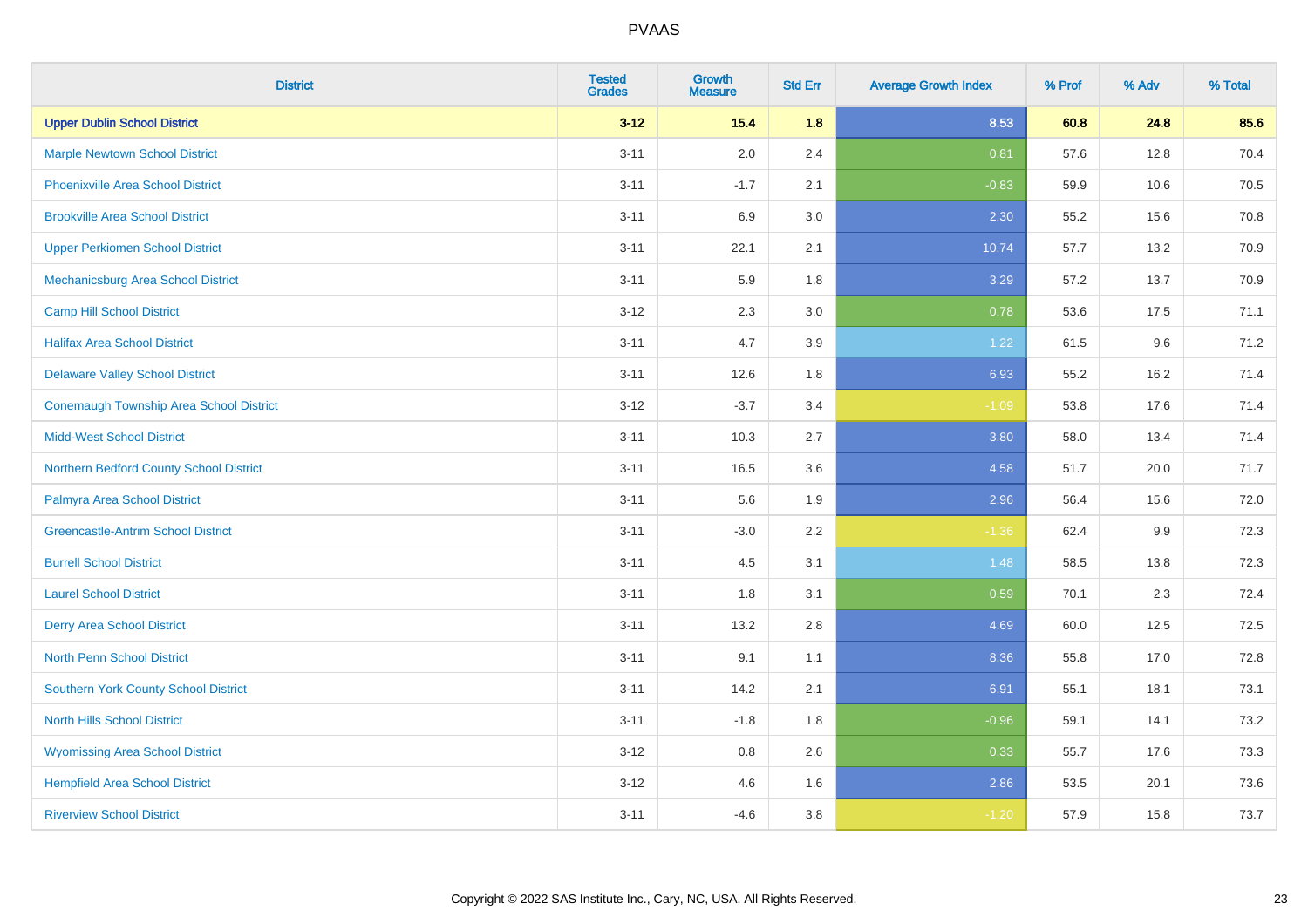| <b>District</b>                                    | <b>Tested</b><br><b>Grades</b> | <b>Growth</b><br><b>Measure</b> | <b>Std Err</b> | <b>Average Growth Index</b> | % Prof | % Adv | % Total |
|----------------------------------------------------|--------------------------------|---------------------------------|----------------|-----------------------------|--------|-------|---------|
| <b>Upper Dublin School District</b>                | $3 - 12$                       | $15.4$                          | 1.8            | 8.53                        | 60.8   | 24.8  | 85.6    |
| <b>Conestoga Valley School District</b>            | $3 - 11$                       | 8.7                             | 1.8            | 4.69                        | 60.3   | 13.5  | 73.8    |
| <b>Dallastown Area School District</b>             | $3 - 11$                       | 13.5                            | 1.5            | 8.84                        | 56.0   | 17.9  | 73.8    |
| <b>Beaver Area School District</b>                 | $3 - 10$                       | 4.7                             | 2.4            | 1.94                        | 57.4   | 16.8  | 74.2    |
| <b>Lincoln Park Performing Arts Charter School</b> | $7 - 11$                       | 3.6                             | 2.5            | 1.42                        | 59.6   | 14.7  | 74.3    |
| <b>Crestwood School District</b>                   | $3 - 11$                       | $-0.4$                          | 2.4            | $-0.17$                     | 57.4   | 17.0  | 74.4    |
| <b>Abington Heights School District</b>            | $3 - 11$                       | 13.5                            | 2.2            | 6.27                        | 58.3   | 16.2  | 74.5    |
| <b>Canon-Mcmillan School District</b>              | $3 - 11$                       | $-0.8$                          | 1.6            | $-0.50$                     | 58.7   | 15.9  | 74.6    |
| <b>Fairview School District</b>                    | $3 - 11$                       | 3.4                             | 2.6            | 1.32                        | 57.2   | 17.6  | 74.8    |
| <b>Avon Grove School District</b>                  | $3 - 10$                       | 10.0                            | 1.6            | 6.26                        | 56.3   | 18.6  | 74.9    |
| <b>Greenwood School District</b>                   | $3 - 11$                       | 15.9                            | 3.9            | 4.11                        | 50.0   | 25.0  | 75.0    |
| <b>Freeport Area School District</b>               | $3 - 10$                       | 9.7                             | 2.5            | 3.91                        | 57.5   | 17.8  | 75.3    |
| <b>Avon Grove Charter School</b>                   | $3 - 11$                       | 9.0                             | 2.9            | 3.13                        | 58.8   | 16.7  | 75.5    |
| <b>Lewisburg Area School District</b>              | $3 - 11$                       | $-2.7$                          | 2.6            | $-1.03$                     | 57.0   | 18.5  | 75.6    |
| <b>Danville Area School District</b>               | $3 - 11$                       | 0.4                             | 2.6            | 0.15                        | 57.4   | 18.4  | 75.7    |
| <b>Mars Area School District</b>                   | $3 - 10$                       | 5.7                             | 2.1            | 2.75                        | 57.9   | 18.2  | 76.1    |
| West Jefferson Hills School District               | $3 - 11$                       | 1.8                             | 2.1            | 0.88                        | 55.7   | 20.8  | 76.4    |
| <b>Montour School District</b>                     | $3 - 11$                       | $-1.8$                          | 2.1            | $-0.88$                     | 61.4   | 15.1  | 76.5    |
| <b>Souderton Area School District</b>              | $3 - 11$                       | 12.4                            | 1.5            | 8.28                        | 61.7   | 15.2  | 76.9    |
| <b>North East School District</b>                  | $3 - 11$                       | $-9.3$                          | 3.1            | $-3.02$                     | 62.6   | 14.4  | 77.0    |
| <b>Tyrone Area School District</b>                 | $3 - 12$                       | 19.7                            | 2.5            | 7.87                        | 60.4   | 16.7  | 77.1    |
| <b>Moon Area School District</b>                   | $3 - 11$                       | 8.2                             | 1.9            | 4.25                        | 58.7   | 18.5  | 77.2    |
| <b>Spring-Ford Area School District</b>            | $3 - 11$                       | 6.0                             | 1.3            | 4.46                        | 60.8   | 16.5  | 77.4    |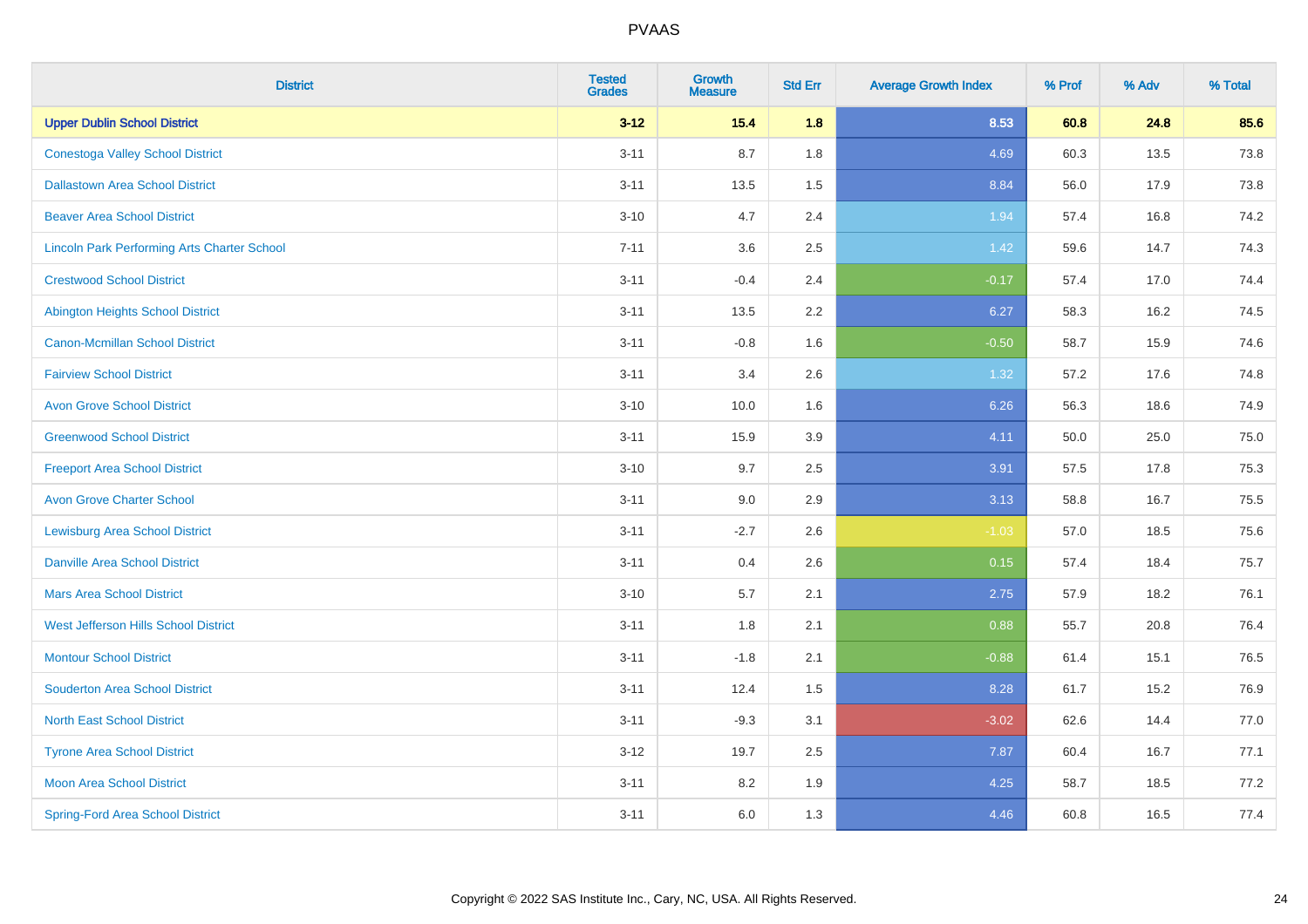| <b>District</b>                                 | <b>Tested</b><br><b>Grades</b> | <b>Growth</b><br><b>Measure</b> | <b>Std Err</b> | <b>Average Growth Index</b> | % Prof | % Adv | % Total |
|-------------------------------------------------|--------------------------------|---------------------------------|----------------|-----------------------------|--------|-------|---------|
| <b>Upper Dublin School District</b>             | $3 - 12$                       | 15.4                            | 1.8            | 8.53                        | 60.8   | 24.8  | 85.6    |
| <b>Jamestown Area School District</b>           | $3 - 11$                       | 13.5                            | 4.2            | 3.19                        | 64.4   | 13.3  | 77.8    |
| <b>Deer Lakes School District</b>               | $3 - 11$                       | 17.0                            | 2.7            | 6.32                        | 61.5   | 16.4  | 77.9    |
| Southern Lehigh School District                 | $3 - 11$                       | $-0.4$                          | 2.3            | $-0.17$                     | 66.1   | 11.9  | 78.0    |
| Capital Area School for the Arts Charter School | $9 - 11$                       | 5.8                             | 4.1            | 1.39                        | 59.3   | 18.6  | 78.0    |
| <b>Mountain View School District</b>            | $3 - 11$                       | 20.9                            | 3.5            | 5.91                        | 57.8   | 20.3  | 78.1    |
| Lehigh Career & Technical Institute             | $10 - 12$                      | 5.6                             | 5.6            | 0.99                        | 78.3   | 0.0   | 78.3    |
| <b>Haverford Township School District</b>       | $3 - 11$                       | $8.0\,$                         | 1.5            | 5.27                        | 53.0   | 25.5  | 78.6    |
| <b>Upper Merion Area School District</b>        | $3 - 11$                       | 15.3                            | 2.0            | 7.62                        | 59.3   | 19.3  | 78.6    |
| <b>West Allegheny School District</b>           | $3 - 12$                       | 4.0                             | 2.1            | 1.96                        | 63.1   | 15.7  | 78.8    |
| <b>Methacton School District</b>                | $3 - 11$                       | 2.5                             | 1.7            | 1.43                        | 62.5   | 16.4  | 79.0    |
| <b>Council Rock School District</b>             | $3 - 11$                       | 8.9                             | 1.2            | 7.65                        | 62.8   | 16.6  | 79.4    |
| <b>Central Bucks School District</b>            | $3 - 11$                       | 1.6                             | 0.9            | 1.66                        | 63.0   | 16.8  | 79.8    |
| <b>Lower Moreland Township School District</b>  | $3 - 11$                       | 2.0                             | 2.2            | 0.95                        | 62.8   | 17.0  | 79.8    |
| <b>Colonial School District</b>                 | $3 - 11$                       | 14.0                            | 1.7            | 8.21                        | 60.2   | 19.6  | 79.8    |
| <b>Parkland School District</b>                 | $3 - 11$                       | 5.3                             | 1.2            | 4.30                        | 58.0   | 22.3  | 80.4    |
| Lehigh Valley Charter High School For The Arts  | $9 - 10$                       | 7.3                             | 2.6            | 2.82                        | 62.3   | 18.2  | 80.5    |
| <b>Derry Township School District</b>           | $3 - 10$                       | 12.8                            | 2.0            | 6.39                        | 54.8   | 25.8  | 80.6    |
| <b>Wissahickon School District</b>              | $3 - 10$                       | 12.5                            | 1.8            | 6.85                        | 58.3   | 22.4  | 80.7    |
| <b>York Suburban School District</b>            | $3 - 11$                       | 10.1                            | 2.1            | 4.91                        | 53.5   | 27.8  | 81.3    |
| <b>Unionville-Chadds Ford School District</b>   | $3 - 11$                       | 17.1                            | 3.1            | 5.51                        | 68.1   | 13.2  | 81.3    |
| <b>Pennsbury School District</b>                | $3 - 11$                       | 11.7                            | 1.5            | 7.90                        | 60.1   | 21.3  | 81.3    |
| <b>Richland School District</b>                 | $3 - 11$                       | 6.7                             | 2.9            | 2.33                        | 62.2   | 19.2  | 81.4    |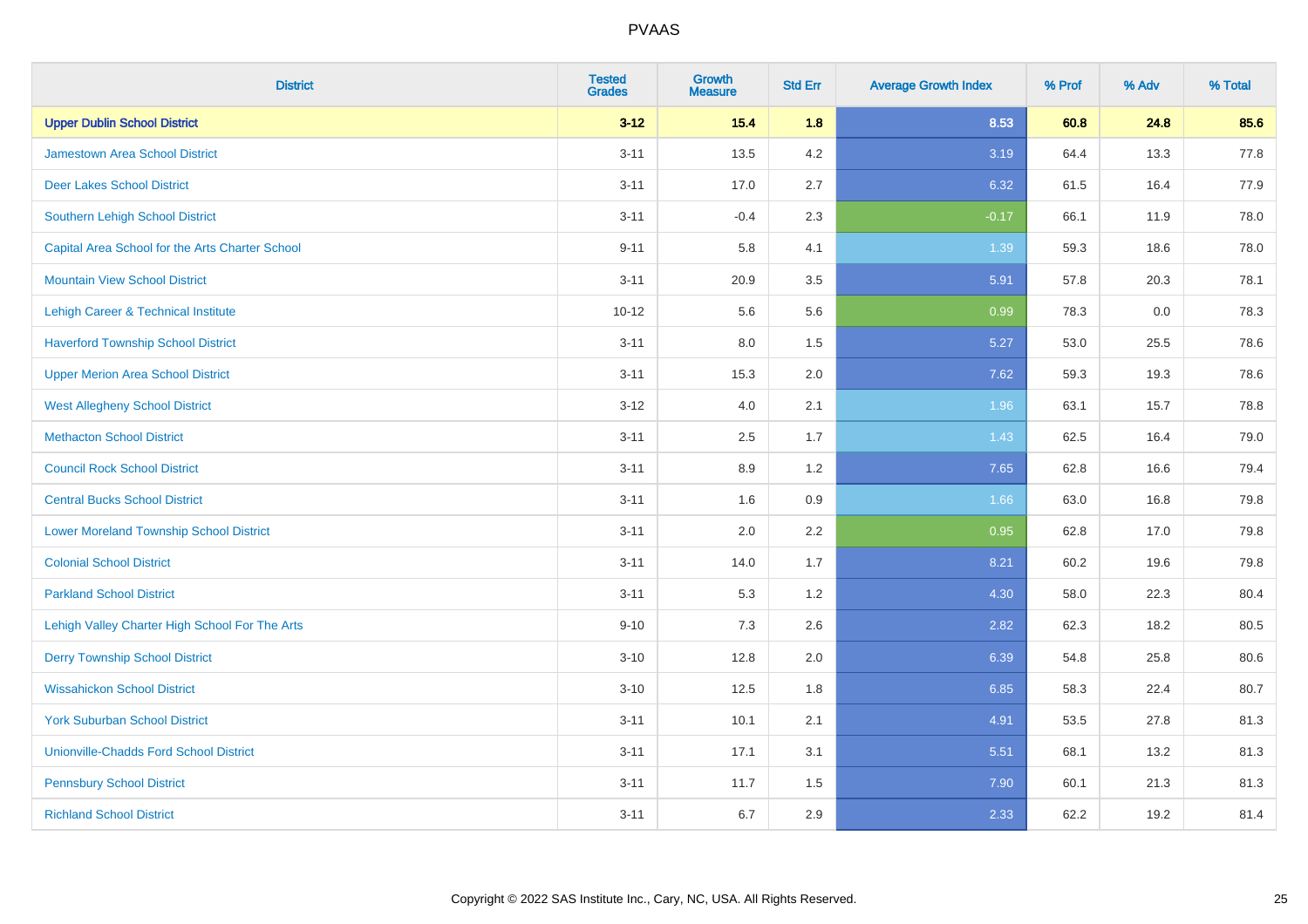| <b>District</b>                               | <b>Tested</b><br><b>Grades</b> | <b>Growth</b><br><b>Measure</b> | <b>Std Err</b> | <b>Average Growth Index</b> | % Prof | % Adv | % Total |
|-----------------------------------------------|--------------------------------|---------------------------------|----------------|-----------------------------|--------|-------|---------|
| <b>Upper Dublin School District</b>           | $3 - 12$                       | 15.4                            | 1.8            | 8.53                        | 60.8   | 24.8  | 85.6    |
| <b>Franklin Regional School District</b>      | $3 - 11$                       | 2.0                             | 1.9            | 1.02                        | 66.7   | 15.5  | 82.1    |
| <b>Hampton Township School District</b>       | $3 - 11$                       | 5.1                             | 2.2            | 2.35                        | 54.0   | 28.2  | 82.2    |
| <b>Shanksville-Stonycreek School District</b> | $3 - 10$                       | 7.0                             | 5.9            | 1.20                        | 64.7   | 17.6  | 82.4    |
| <b>Springfield School District</b>            | $3 - 11$                       | 13.8                            | 1.7            | 7.99                        | 60.9   | 21.5  | 82.4    |
| North Clarion County School District          | $3 - 12$                       | 3.7                             | 4.3            | 0.85                        | 67.5   | 15.0  | 82.5    |
| Downingtown Area School District              | $3 - 11$                       | 12.1                            | 1.1            | 10.67                       | 60.0   | 23.5  | 83.6    |
| <b>Bethel Park School District</b>            | $3 - 11$                       | 5.6                             | 1.8            | 3.18                        | 65.3   | 18.6  | 83.9    |
| <b>State College Area School District</b>     | $3 - 11$                       | 20.5                            | 1.4            | 14.33                       | 58.0   | 25.9  | 84.0    |
| <b>Jenkintown School District</b>             | $3 - 11$                       | 12.5                            | 4.4            | 2.84                        | 54.6   | 29.6  | 84.1    |
| <b>Cumberland Valley School District</b>      | $3 - 12$                       | 18.5                            | 1.3            | 14.64                       | 60.7   | 23.4  | 84.1    |
| <b>Penn-Trafford School District</b>          | $3 - 11$                       | 13.4                            | 1.7            | 7.87                        | 62.3   | 21.9  | 84.2    |
| <b>Pine-Richland School District</b>          | $3 - 11$                       | 11.5                            | 1.8            | 6.31                        | 60.6   | 24.4  | 85.0    |
| <b>Great Valley School District</b>           | $3 - 11$                       | 15.0                            | 1.9            | 7.98                        | 50.0   | 35.0  | 85.0    |
| Fox Chapel Area School District               | $3 - 11$                       | 9.8                             | 1.8            | 5.36                        | 56.6   | 28.6  | 85.2    |
| <b>Norwin School District</b>                 | $3 - 11$                       | 18.0                            | 1.7            | 10.37                       | 58.5   | 27.0  | 85.4    |
| <b>Lower Merion School District</b>           | $3 - 11$                       | 19.0                            | 1.3            | 14.93                       | 55.6   | 29.9  | 85.5    |
| <b>Upper Dublin School District</b>           | $3 - 12$                       | 15.4                            | 1.8            | 8.53                        | 60.8   | 24.8  | 85.6    |
| Mt Lebanon School District                    | $3 - 11$                       | $-1.0$                          | 1.5            | $-0.70$                     | 61.9   | 24.0  | 85.9    |
| <b>Peters Township School District</b>        | $3 - 11$                       | 5.0                             | 1.8            | 2.76                        | 59.8   | 26.1  | 85.9    |
| <b>Garnet Valley School District</b>          | $3 - 10$                       | 10.9                            | 1.7            | 6.53                        | 67.1   | 19.0  | 86.1    |
| <b>West Chester Area School District</b>      | $3 - 11$                       | 12.6                            | 1.2            | 10.38                       | 66.8   | 20.2  | 87.0    |
| <b>Wallingford-Swarthmore School District</b> | $3 - 10$                       | 0.9                             | 2.4            | 0.38                        | 64.4   | 22.7  | 87.1    |